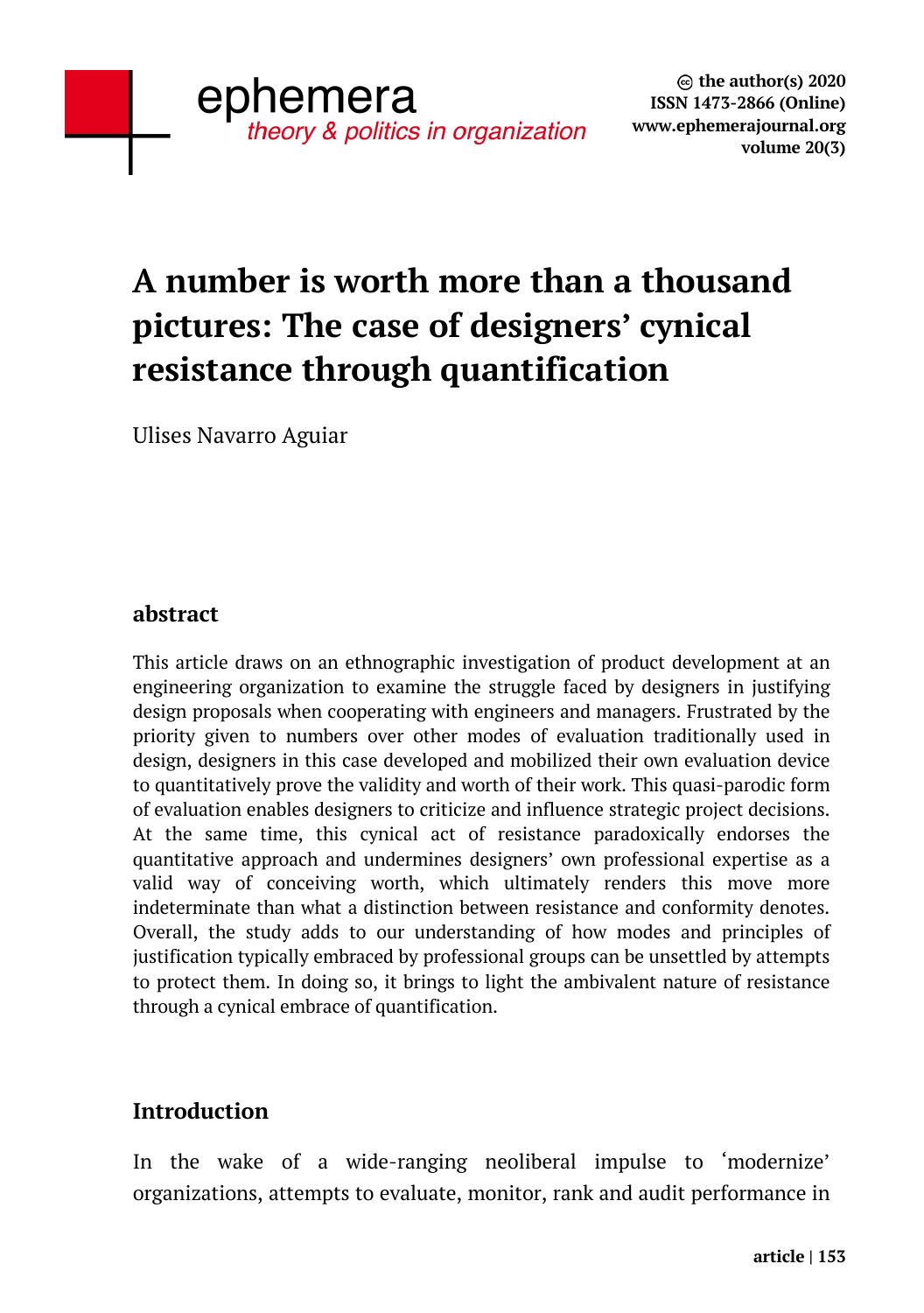the name of accountability, transparency and efficiency have become common features of organizational life (Dahler-Larsen, 2012; Muller, 2018). The development and implementation of evaluation devices and indicators underpins much of the project of Strategic Management and the orientation known as New Public Management. The use of these tools is often justified as a universal good that helps organizations meet market demands and ensure quality standards. This presentation of evaluation devices and indicators as uncontroversially beneficial has helped them proliferate to such an extent that we can now talk of the widespread institutionalization of evaluation in contemporary culture. However, as many critics have argued, the zeal for such approaches has increasingly led to evaluations being treated as ends in themselves, conducted for their own sake in a manner that amounts to little more than a 'shallow ritual' (Power, 1997) or even a 'tyranny' (Muller, 2018). For instance, the introduction of evaluation devices and indicators has been said to undermine the autonomy and discretion of professionals (Champy, 2006; Dahler-Larsen, 2012; Shore and Wright, 2015; Styhre, 2013) and to trigger dynamics of conformity and resistance (Espeland and Sauder, 2007; Forseth et al., 2019; Townley et al., 2003).

This article contributes to the growing literature on valuation studies (Helgesson and Muniesa, 2013; Lamont, 2012), as well as to debates on the managerialization of professional work (Noordegraaf, 2011; Styhre, 2013). It does so by examining how two professional groups with distinct concerns and conceptions of value – designers and engineers – negotiate tensions as they grapple with the imperative of measured performance in the context of a large manufacturing company with a long engineering tradition, *Ares Construction Machinery* (ACM). To put it crudely, while engineers in the study tend to adhere to a prevailing managerial regime tied to principles of efficiency and optimization, designers are habitually more concerned with principles of aesthetics and perception. In a context that is committed to the notion of measurable efficiency, designers struggle to justify their design proposals and communicate their concerns effectively in their cooperation with engineers. Frustrated by the widespread acceptance of a value framework that is unable to account for the aesthetic contribution of their work, some designers engage in an experimental political manoeuvre with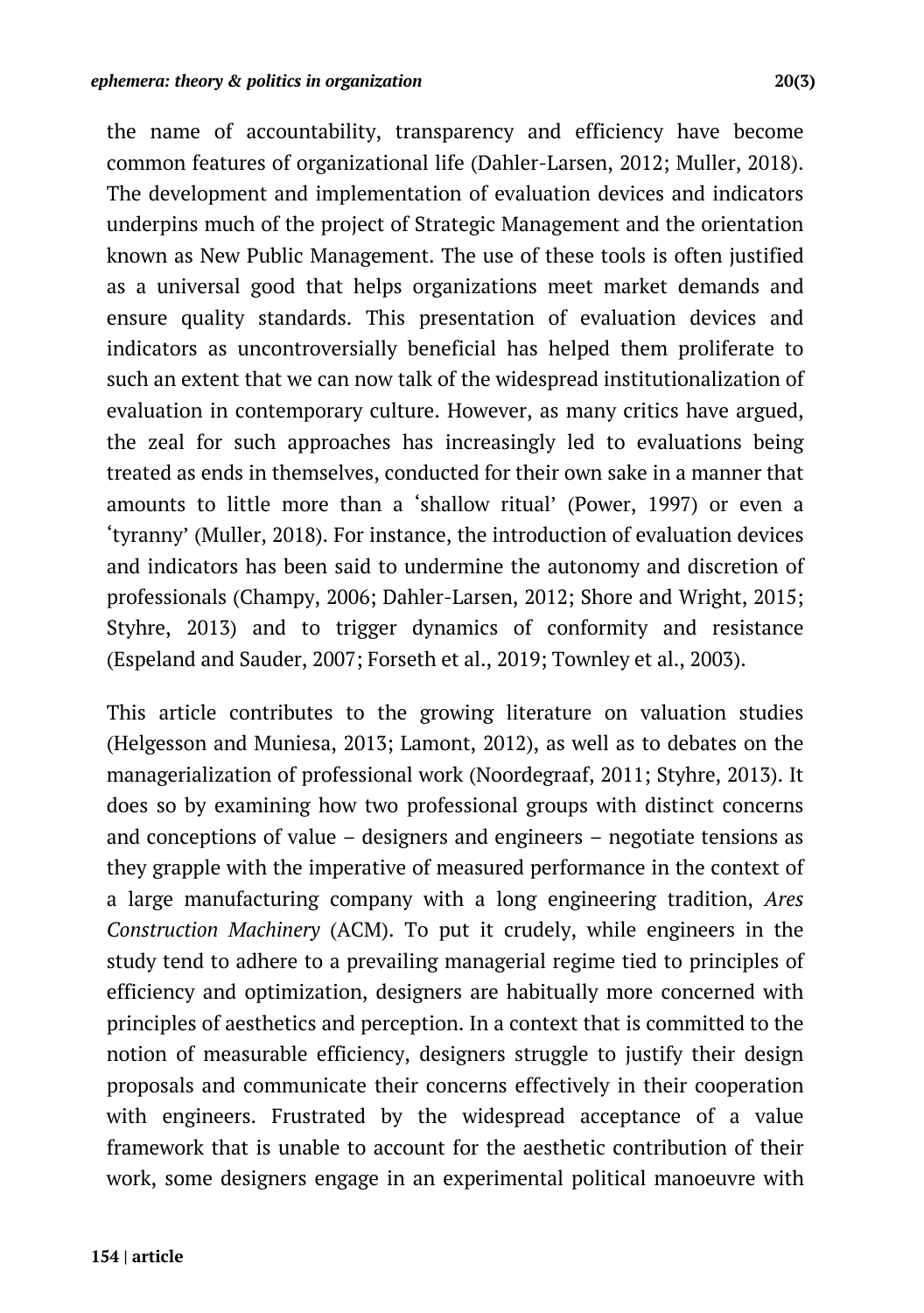cynical undertones: the concoction of their own evaluation device to quantitatively 'prove' the validity and worth of their work. This quasiparodic form of evaluation enables designers to influence strategic project decisions. However, the use of the device, and in particular its implicit – albeit ironic – endorsement of the evaluation agenda, leaves an ambivalent aftertaste that proves controversial among designers. This study probes this ambiguous blurring of boundaries, drawing on insights from organizational literature on cynicism and resistance (Butler et al., 2015; Fleming and Spicer, 2002; 2003; Karlsen and Villadsen, 2015).

Following recent calls for the study of the 'dynamic intertwinement' between devices of valuation and valuation cultures (Zuiderent-Jerak and van Egmond, 2015: 66), this article focuses on the performativity of the novel evaluation device as it intersects with the working values of professionals labouring at ACM. The study adopts a 'post-critical perspective' that foregrounds the critical capacities (Boltanski and Thévenot, 2006) and experimental dispositions of actors in the field (Winthereik and Jensen, 2017) in order to illustrate how unsettled values are inherent to situations in which collectives of people and technologies vie to shape what counts in an organization (Dussauge et al., 2015; Hauge, 2018). It tells the story of a group of designers who develop an evaluation device to measure their own work and then mobilize the numerical output as a form of critique and justification (Boltanski and Thévenot, 2006). I argue that this critical experiment can be viewed as an organizational micropolitical variety of 'statactivism' (Bruno, Didier and Prévieux, 2014), that is, the use of quantification for purposes of critique and emancipation. This approach enables designers to reconfigure power relations and secure room for manoeuvre in ways that obfuscate any neat distinction between conformity and resistance to the managerial regime.

In the first section of the article, I delineate the theoretical background of the study, before going on to describe the methods and the research setting. The empirical narrative is divided into two parts: the first describes the struggles designers face in justifying their views when they disagree with engineers and managers; the second describes the genesis and deployment of the evaluation device as an experimental form of critique and resistance.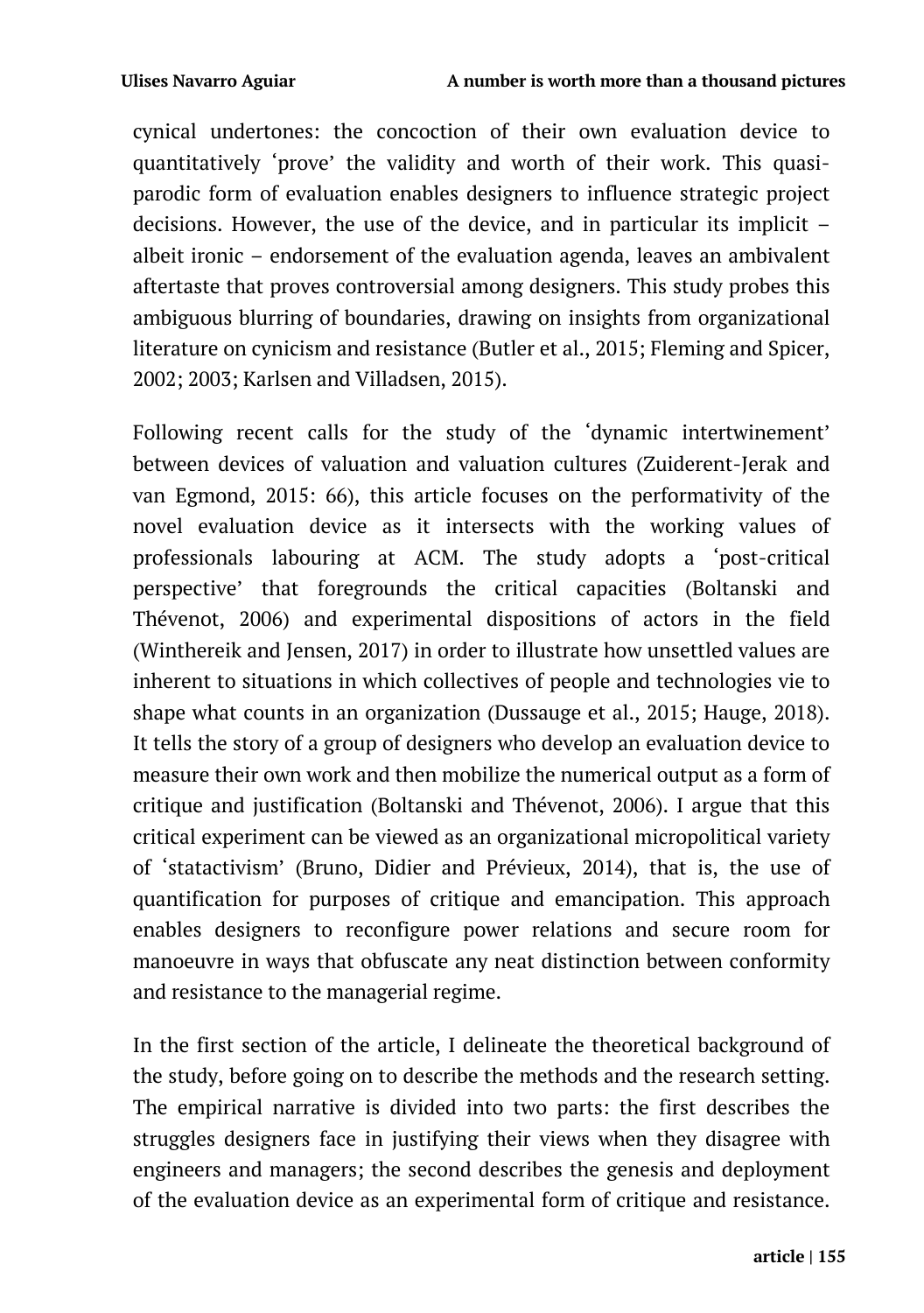The discussion section then expounds upon the implications of this research. The study contributes to the literature on (e)valuations in organizations by illustrating how efforts to quantify the unquantifiable as a form of cynical resistance can afford punctual political victories for professional groups, while at the same time implicitly endorsing the disregard of values that cannot be measured.

### **Theoretical background**

#### *Towards a post-critical approach to measurement and managerialism*

In *The postmodern condition*, Jean-François Lyotard (1984) delineated a profound cultural shift in the status of knowledge in computerized societies, arguing that the apparatus of legitimation hitherto supplied by grand narratives had come to be replaced by a generalized spirit of performativity. By this he meant that, after the deflation of the teleological claims associated with modernity, the worth and legitimacy of knowledge had now become a function of the technological criterion of efficiency; that is, the telos of knowledge was no longer 'truth' but heightened performance measured in terms of an input-output ratio. One could argue that the subsequent proliferation of evaluation systems in organizations constitutes a manifest confirmation of this aspect of Lyotard's (1984) thesis.

In resonance with Lyotard's analysis (1984), critics of audit and measurement cultures have thereafter argued that the credo of measured performance betrays an obsession with efficiency and control as paramount principles (Muller, 2018; Power, 1997). Such unbridled impetus for efficiency, Lyotard (1984: xxiv) argued, is neither harmless nor neutral for it 'entails a certain level of terror, whether soft or hard: be operational (that is, commensurable) or disappear'. Following this line of thought, it is not shocking that some have postulated that the ghost of Taylorism still lingers and haunts the ideal of managerial efficiency underpinning and justifying the cognate projects of Strategic Management (Stoney, 2001) and New Public Management (Tolsby, 2000).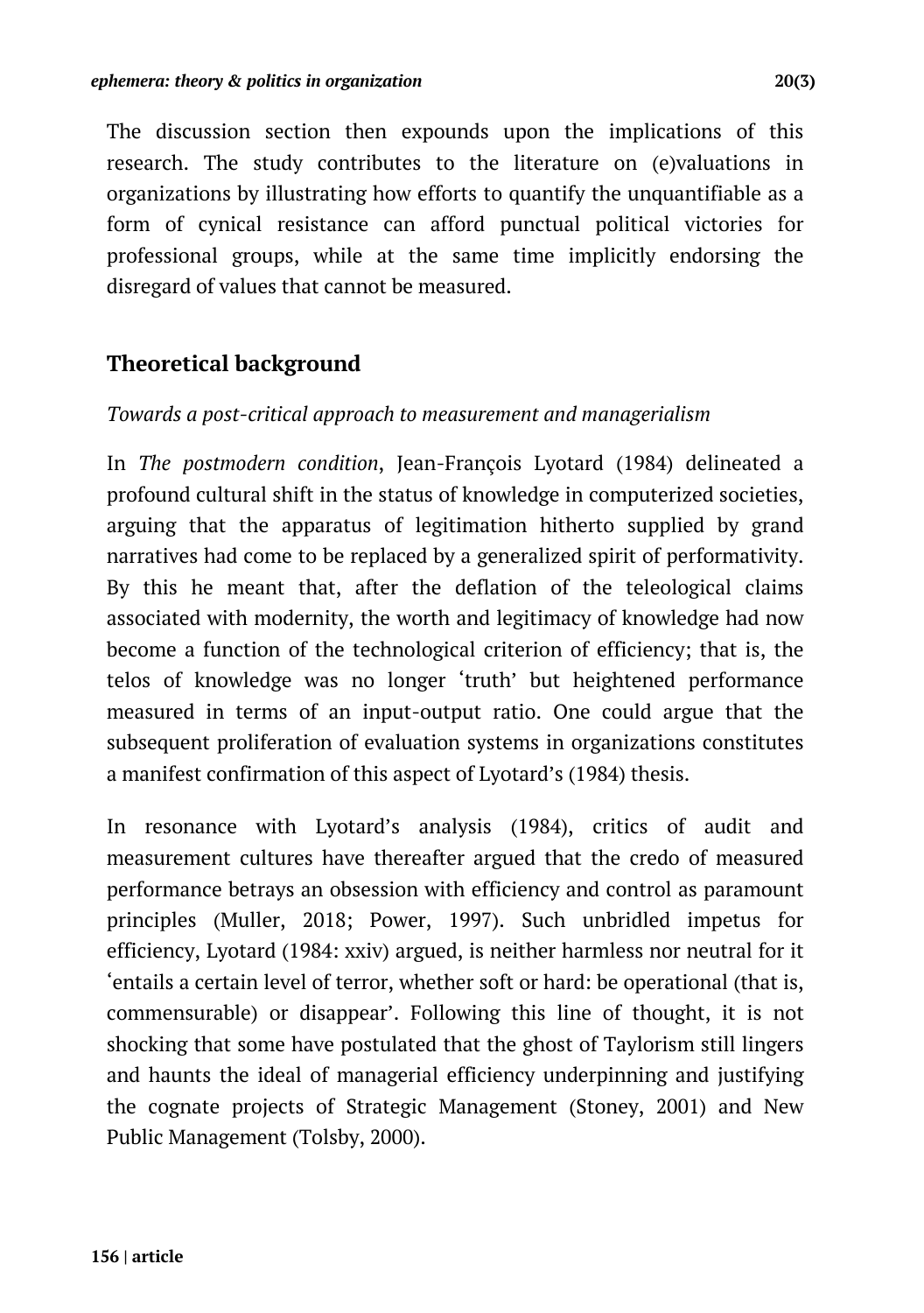In fact, many scholars in the social sciences have opted for a largely tyrannical or oppressive reading of the spread of quantitative measures in organizations (see e.g. S.J. Ball, 2003; K. Ball, 2010; Larner and Le Heron, 2005; Muller, 2018; Shore and Wright, 2015; Strathern, 2000). One recurrent aspect of this line of critique is that, as Shore and Wright (2015: 25) argued, the drive for performance measurement 'reshapes organizations into everexpanding systems of measuring, costing, monitoring and ranking', instituting new authoritarian forms of governance to 'manage' and 'control' employees, who, wittingly or not, end up 'calibrat[ing] their work and worth against their organisation's performance indicators' (*ibid*.: 26). Even more nuanced analyses have drawn similar conclusions, underscoring the selfdisciplining effects wrought by quantitative measures (Sauder and Espeland, 2009) and showing how people alter their behaviour when subjected to evaluation in ways that conform to or resist those measures (Espeland and Sauder, 2007; Townley et al., 2003).

Widely similar critiques have been undertaken within the sociological literature on professions, where the pressures of managerialism and quantification have drawn a great deal of attention (see e.g. Ackroyd et al., 2007; Farrell and Morris, 2003; Leicht et al., 2009; Leicht and Fennell, 1997; Styhre, 2013). Such critiques depart from the premise that the very idea and institution of professionalism is under threat by managerialist interventions and instruments. Professionals are now expected to justify their work and meet principles of evaluation prescribed in balanced scorecards, key performance indicators and other quantitative assessments, under whose authority professional judgement and discretion find themselves increasingly subsumed (Leicht et al., 2009; Styhre, 2013). However, these overlapping critiques on the effects of performance evaluation in organizations and the managerialization of professions, respectively, tend to 'victimize' the subjects of evaluation, generating unhelpful purified dichotomies between managerialism and professionalism (Noordegraaf, 2011; 2016), between structure and agency (Gleeson and Knights, 2006). Here, evaluation is liable to be portrayed as an overwhelming external pressure or a management-sanctioned initiative of which employees or professionals are either the helpless victims or the strategic dissenters. Such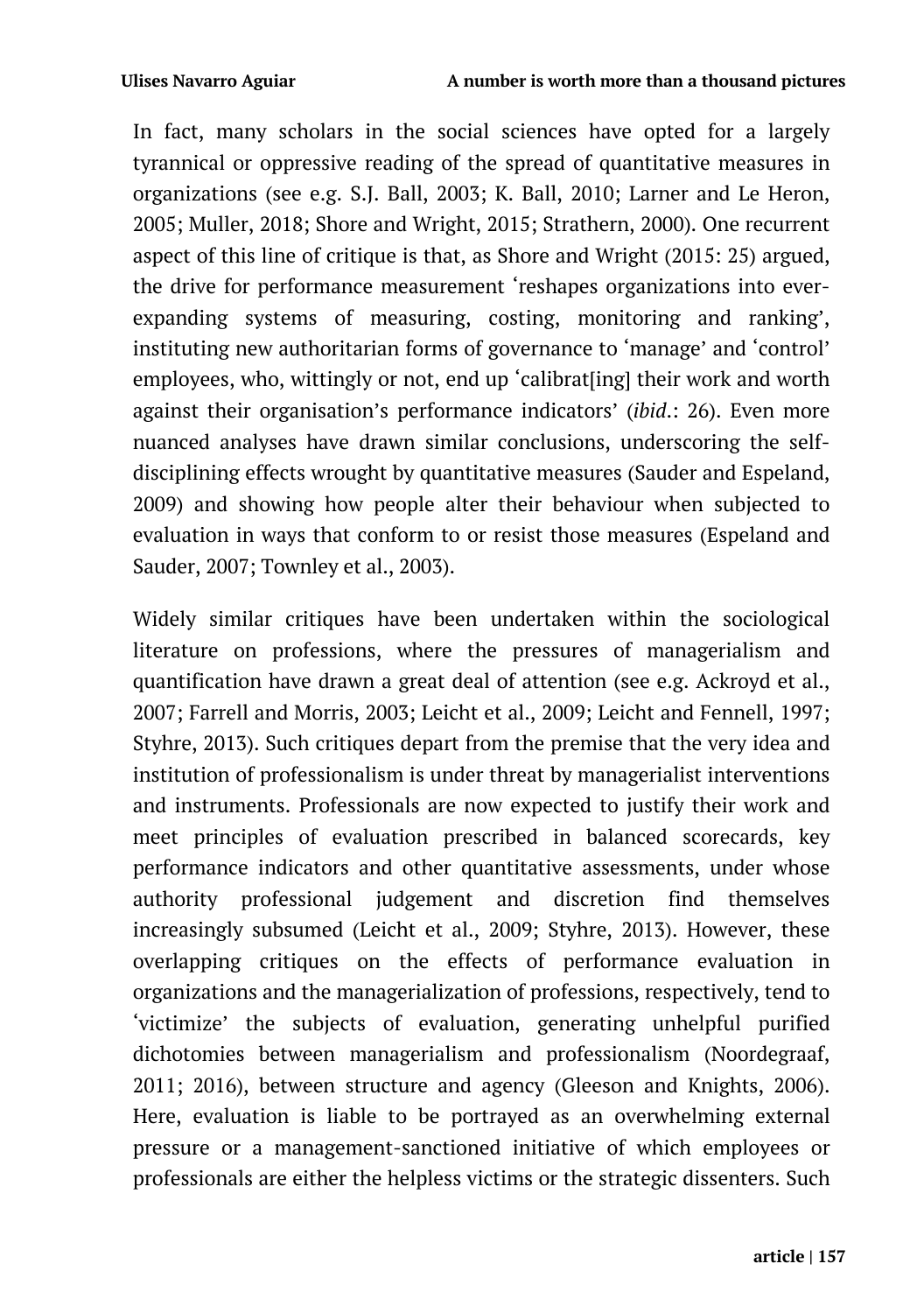analyses tend to assume the efficacy of technologies of quantification, their normative pressure being explicitly or implicitly characterized as a unilateral fait accompli, allowing for only two possible responses: conformity or resistance.

This article, by contrast, seeks to engage in a different critical gesture that is more aligned with what some have called a 'post-critical perspective' (Winthereik and Jensen, 2017), drawing inspiration from the 'symmetrical twins' (Guggenheim and Potthast, 2012) of actor-network theory (ANT) (Latour, 2005) and the sociology of critical capacity (Boltanski and Thévenot, 2006). Such perspective entails a 'lateral' movement to displace the task of critique from the privileged position of the analyst to the actors themselves (Guggenheim and Potthast, 2012), replacing the notion of critical distance for a probing empirical proximity to everyday controversies and the critical reactions they elicit from those involved in them (Boltanski and Thévenot, 2006). Here the critical edge lies in the production of descriptions that refrain from cleaning up controversies (Latour, 1993), bringing matters of concern to the fore (Latour, 2004). So, rather than reifying the 'evaluation monster' as managerialism personified, this study seeks to foreground its *contingent* character (O'Doherty and Ratner, 2017) by approaching evaluation as a *distributed set of practices* that are mobilized for justification and critique by actors in the field, and whose performative effects entail more indeterminacy than what a straightforward distinction between conformity and resistance lets on. To develop this post-critical perspective I rely on the conceptual resources offered by the aforementioned 'symmetrical twins' not only in relation to the notion of critique, as presented above, but also in relation to evaluation, with the aid of literature on valuation studies.

#### *Justification work and valuation devices*

As Zuiderent-Jerak and van Egmond (2015: 47) argued, the field of valuation studies has two main inspirations: economic sociology and science and technology studies. Within these disciplines, the sociology of critical capacity and ANT remain two very influential approaches, respectively. Both have been widely mobilized in the transdisciplinary domain of valuation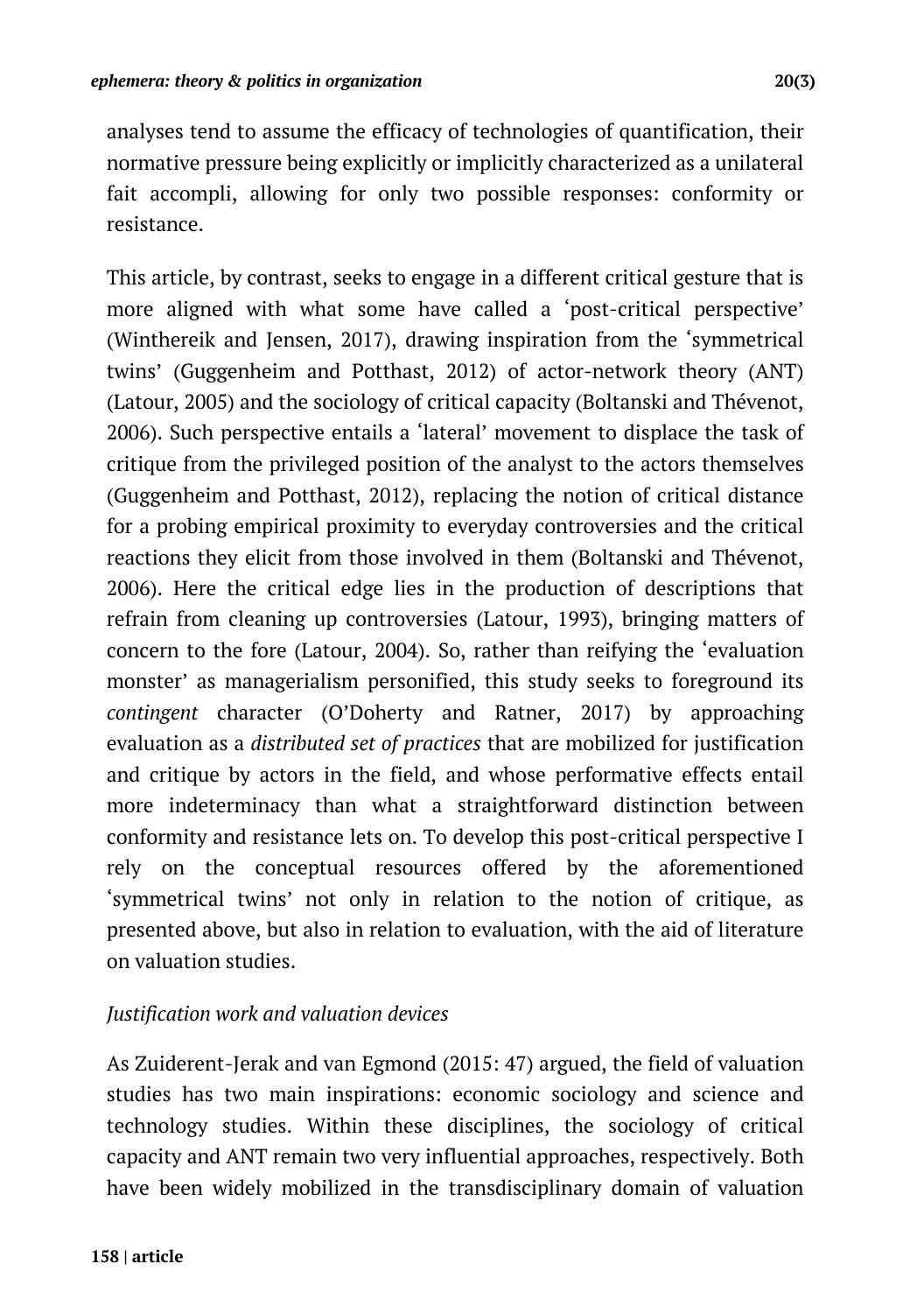studies: the former notably in relation to its attention to how people assign worth to things based on a variety of principles of justification (Boltanski and Thévenot, 2006), and the latter notably in relation to the role of devices in the construction of collectives, such as markets (Muniesa et al., 2007).

On the one hand, with respect to the sociology of critical capacity, this article particularly draws on its emphasis on 'justification work' (Jagd, 2011). Boltanski and Thévenot (2006) focus on those everyday moments of tension in which people are compelled to justify their actions during the course of a disagreement or dispute. They observed that, confronted to this imperative of justification, people may appeal to different and incompatible modes or principles of evaluation to prove the justness or correctness of their claims or actions. Distinct modes are incommensurable since they embrace particular notions of the good, the right, the desirable, and thus conceive of value in a fundamentally different manner by mobilizing 'discrete metrics, measuring "instruments," and proofs of worth objectified in artefacts and objects in the material world' (Stark, 2009: 13).

On the other hand, with respect to ANT, this article emulates the focus on devices that emerged in STS (Akrich, 1992; Callon, 1987) and was further developed in social studies of markets (Callon, 1998; Callon et al., 2007). The latter stream of literature has demonstrated how devices such as benchmarking procedures or accounting methods are neither mere instruments in the hands of economic actors nor tokens of some version of technological determinism, but can be better grasped as 'material and discursive assemblages that intervene in the construction of markets' (Muniesa et al., 2007: 2). By transcending in this manner traditional human/non-human agency divides, this perspective foregrounds how devices perform and organize collective action in a variety of ways, attending to the mechanisms that facilitate and solidify economic valuations. Recently, this notion of device has become an entry point for the analysis of situations of valuation that go beyond marketization to include a variety of '*valuation devices* that are mobilised in queries about the value of things and attempts at making things valuable' (Doganova, 2019: 256).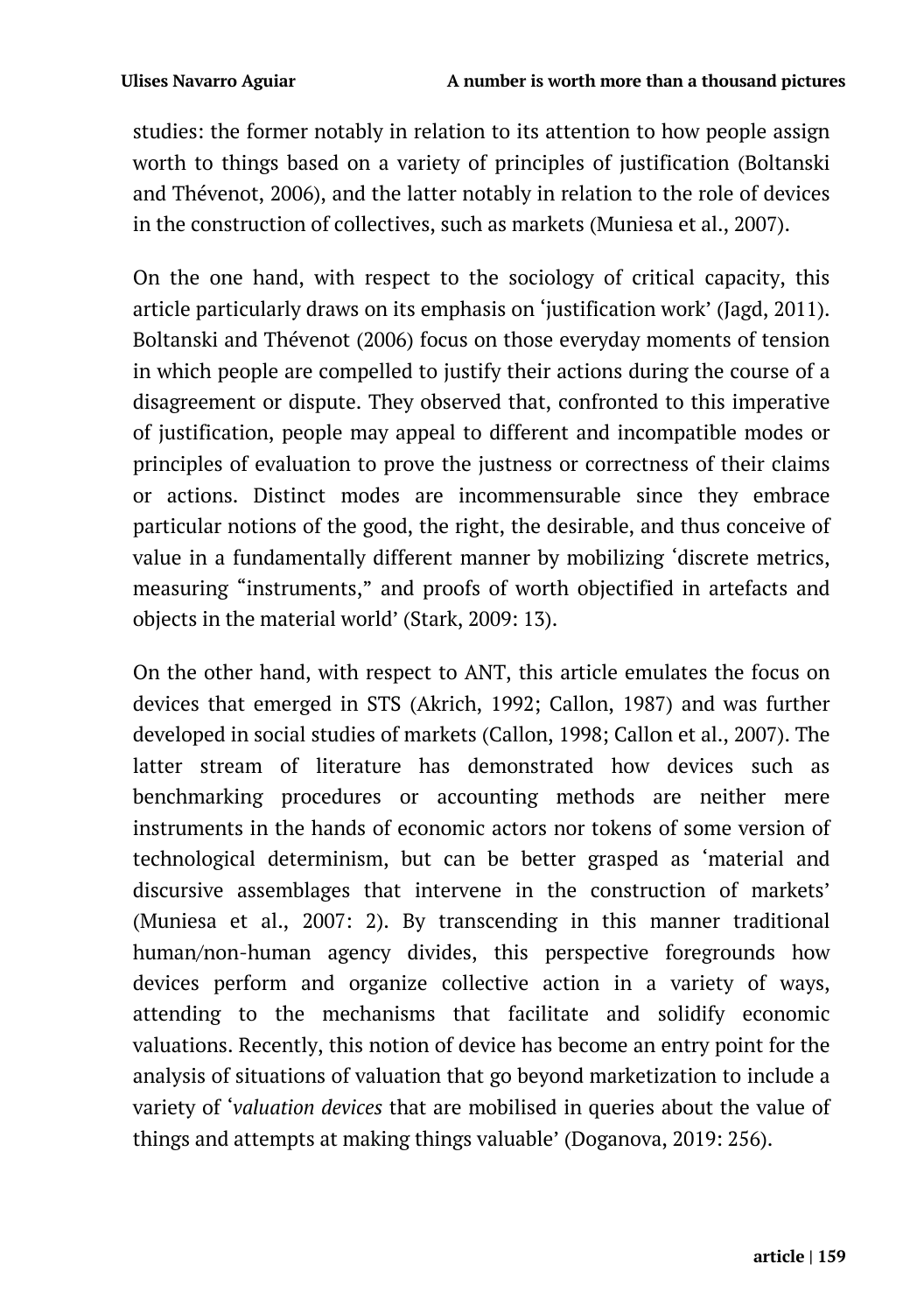Indeed, several studies of valuation in organizations have paid particular attention to the work of devices (see e.g. Espeland and Sauder, 2007; Forseth et al., 2019; Muniesa and Linhardt, 2011; Sauder and Espeland, 2009). By surveying their effects, studies in this vein recount how evaluation devices do not simply measure the value of something, but actually intervene in making things valuable (Kornberger et al., 2015). That is to say, devices such as rankings or key performance indicators shape the phenomena they are supposed to evaluate.

Now, while both of the symmetrical twins converge on a broad definition of valuation as 'any social practice where the value or values of something is established, assessed, negotiated, provoked, maintained, constructed and/or contested' (Doganova et al., 2014: 87), they diverge in their understanding of the 'stuff' that makes these valuation practices (Hauge, 2016; Zuiderent-Jerak and van Egmond, 2015): whereas ANT-informed accounts emphasize the stern influence of devices (Doganova, 2019), perspectives informed by Boltanski and Thévenot (2006) give pre-eminence to the role of cultures or worlds of worth said to ultimately frame the work of devices. This problematic culture-device opposition has led to calls for greater attention to their 'dynamic intertwinement' (Zuiderent-Jerak and van Egmond, 2015: 66) so as to avoid reproducing stale, deterministic debates that oppose 'the social' to 'the technical', which has prompted suggestions for an 'organizational turn' in valuation studies (Hauge, 2016). The empirical case of this article lends itself to this effort by unfolding how the deployment of an evaluation device intersects with and unsettles the working values of professionals whose expertise is suffused with particular principles and ideas of what constitutes worth.

#### *The politics of quantified measurement: Activist and cynical forms of resistance*

The study of valuation is intrinsically tied to political questions (Helgesson et al., 2017). Since evaluation devices and measurement techniques establish demarcations of what gets valued in the first place, of what gets 'taken into account' (Whittle and Mueller, 2010), they are irremediably bounded up with issues of inclusion and exclusion (Mennicken and Sjögren, 2015). Here, the dominance of quantification as the prime technology of performance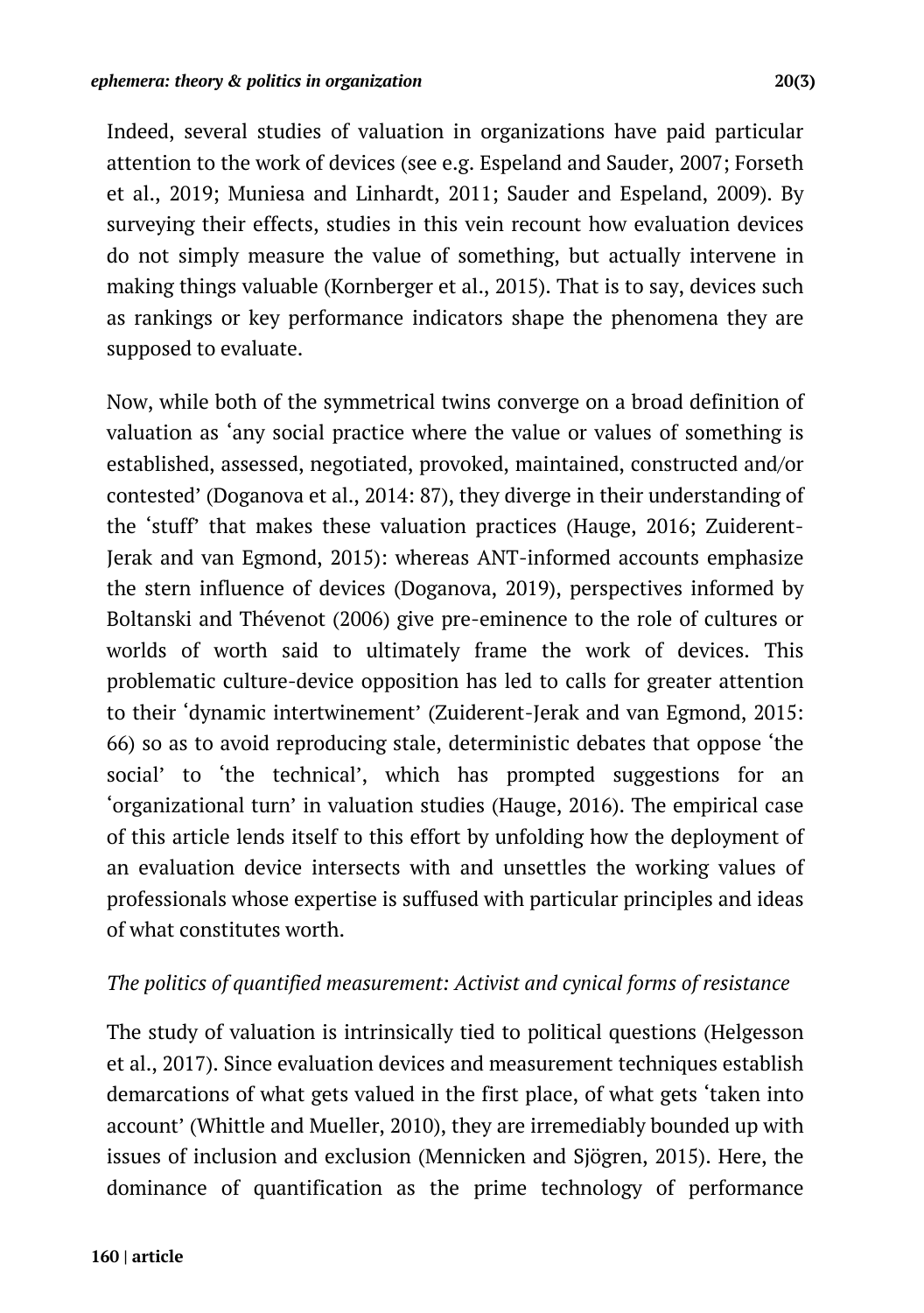assessment (Espeland and Stevens, 2008) and the power of numbers as a privileged mode of communication and persuasion in social life more broadly (Porter, 1995) cannot be overlooked. Indeed, numbers entail commensuration, that is, they turn qualities into quantities and transform all difference into a question of magnitude, which implies a repudiation of incommensurable values (Espeland and Stevens, 1998).

That said, there are two contrasting senses in which evaluation devices and measuring instruments are often deemed 'political' (Helgesson et al., 2017). One has to do with the idea of considering these technologies as a means of control, as most critical perspectives tend to do; the other one refers to 'situations of disruption, conflict, dissent and controversy, rather than of control' (*ibid*.: 3). The latter sense best aligns with the post-critical perspective adopted in this study. Rather than viewing quantification as a tool of oppression and control unilaterally wielded by the powerful (i.e. management), here the researcher is encouraged to scrutinize how it is put on trial (Muniesa and Linhardt, 2011), enacted at the margins (Mennicken and Sjögren, 2015), and maintained across collectives of people and artefacts (O'Doherty and Ratner, 2017).

Not only does this perspective allow for the consideration of quantification as an arena of political struggle, but also of experimentation (Winthereik and Jensen, 2017). The notion of 'statactivism' (Bruno, Didier and Prévieux, 2014) seeks to designate those subversive enactments of quantification at the margins. Proponents of this neologism, formed by the contraction of *statistics* and *activism*, use it to describe those experiments aimed at deploying statistics and other forms of quantification as means of activist contention and resistance to criticize and influence particular states of affairs (Bruno, Didier and Prévieux, 2014; Bruno, Didier and Vitale, 2014; Didier, 2018). Resistance to the monopoly of statistics and the proliferation of managerialist instruments takes on an active form wherein fire is fought with fire, as it were. In this manner, statactivism underscores that quantification can also be a mode of resistance that galvanizes collective action, contrasting heavily with more 'passive' notions of resistance to measurement in organizations characterized by scepticism and cynicism (see e.g. Townley et al., 2003).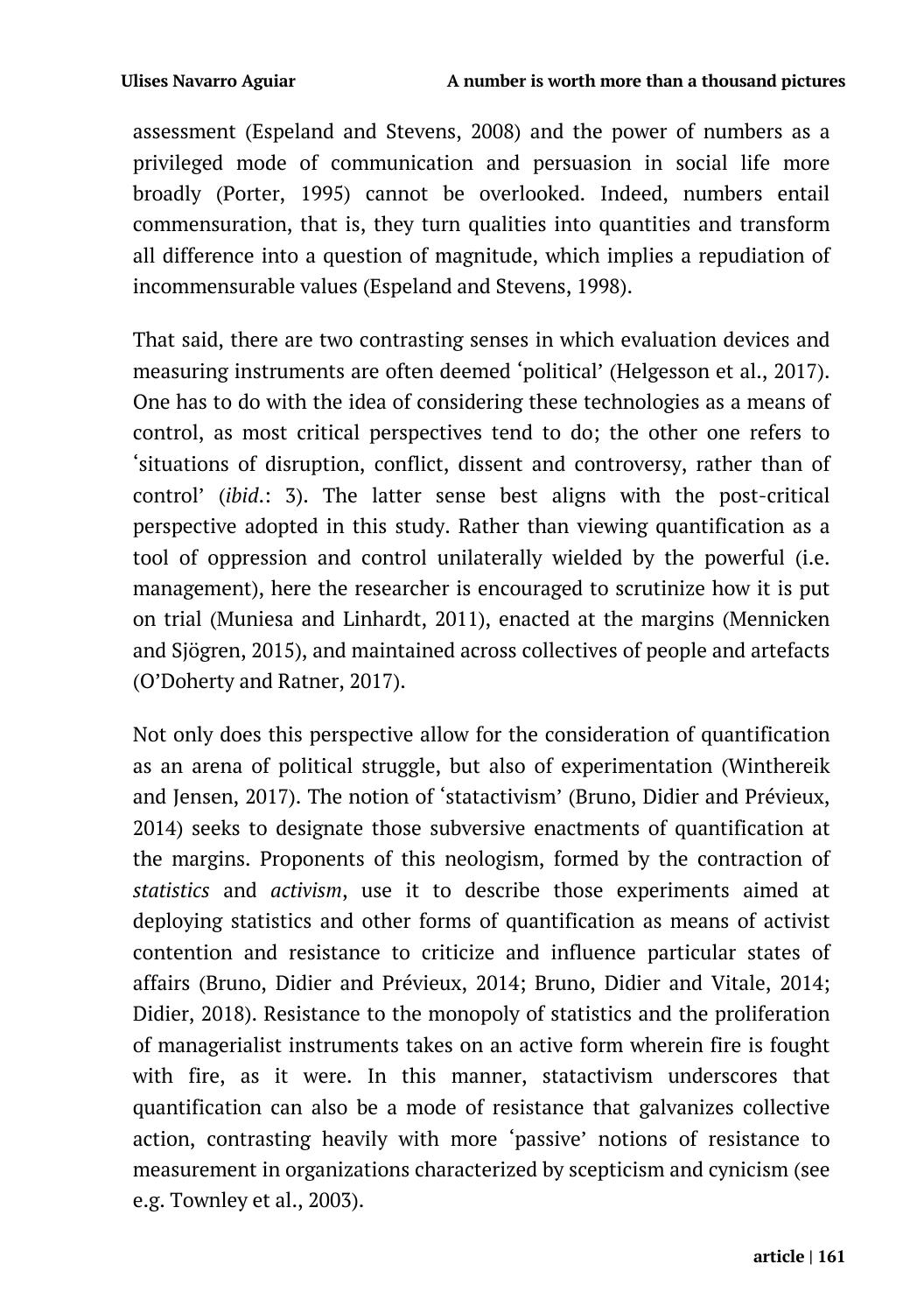Indeed, cynicism, like humour more generally (Butler, 2015), constitutes an ambiguous mode of resistance in organizational life (Fleming and Spicer, 2002; 2003; Karlsen and Villadsen, 2015). A stream of critical management research has argued that, despite exuding an aura of transgression, the act of keeping a 'cynical distance' often assumes the status of consent or conformity (Fleming and Spicer, 2002); that is, even if employees distance themselves by being sceptical or scoffing about managerial claims or demands, they end up performing their prescribed roles in everyday practices, ultimately reinforcing the power relations they meant to criticize (du Gay and Salaman, 1992; Fleming and Spicer, 2003; Kunda, 1991). In other words, cynicism inadvertently bolsters up managerial prescriptions by the very fact that it gives cynical employees the illusion that they are detached, autonomous agents (Fleming and Spicer, 2002; 2003), ultimately granting cynical resistance a rather passive, if not futile, character. This impasse has prompted efforts to revisit cynicism's critical-subversive potential (Karlsen and Villadsen, 2015). Yet what is clear from this literature is that it is very difficult to make a clear-cut distinction between conformity and resistance when it comes to cynical attitudes towards managerial instruments and prescriptions; what is transgressive and subversive in a particular sense and set of circumstances, may be conservative and subservient in others (Fleming and Spicer, 2002).

This article deploys these insights to probe into the ambiguities found in the empirical case, which, as will be shown, displays a curious amalgamation between activist and cynical forms of resistance. However, consistent with the post-critical perspective delineated above, this analysis rejects the topdown version of critique espoused in critical management literature and thus refrains from any attempt to 'unveil' actors' illusions, letting them instead perform their own critiques.

### **Method and setting**

This article draws on an ethnographic study of design work at a manufacturing firm. The study sought to gain an in-depth understanding of organizational life at the company's design department. The fieldwork was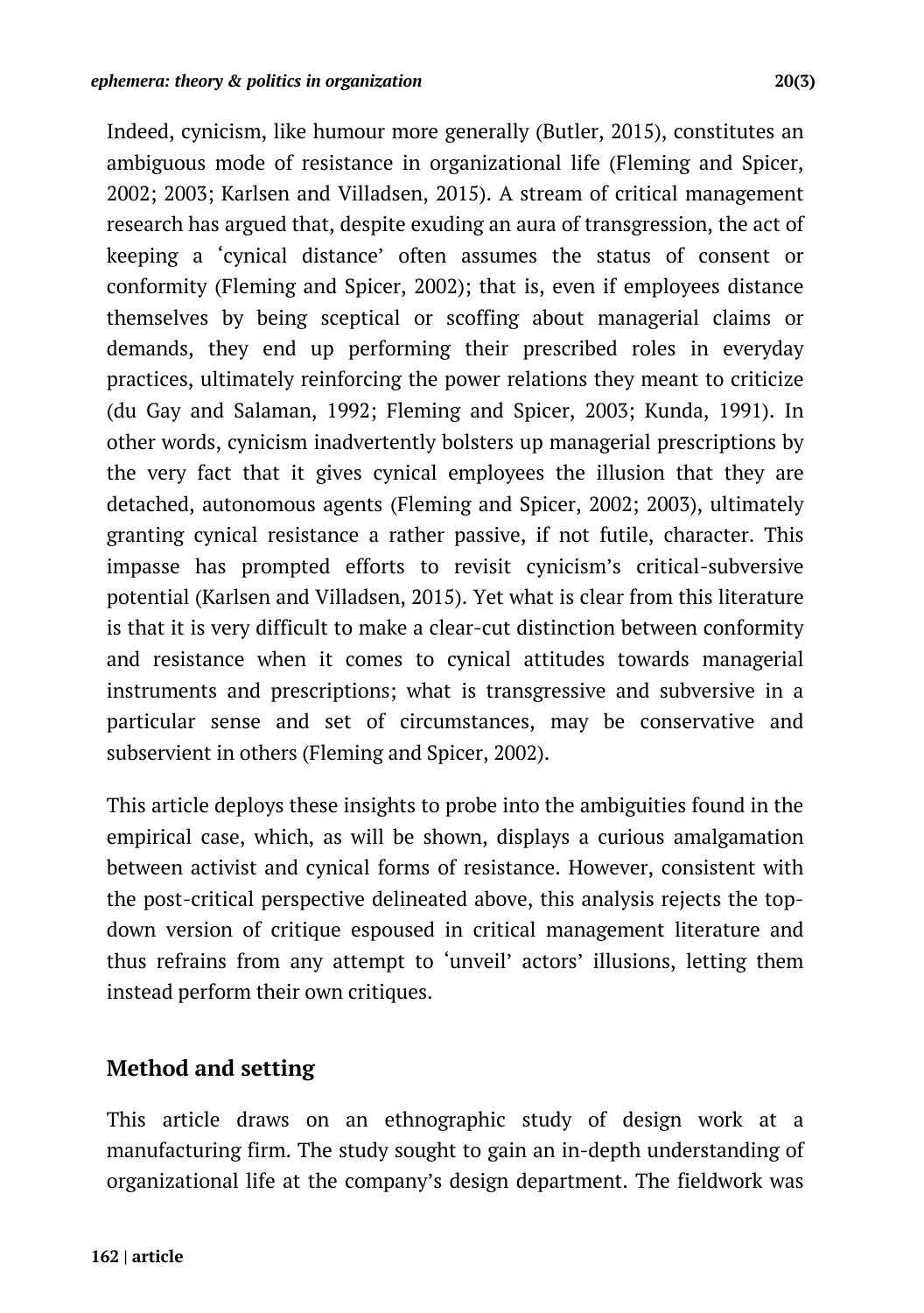carried out between 2012 and 2015 and included participant and nonparticipant observation of team meetings, meetings with engineers and product planners, design reviews, presentations, strategy workshops, exhibitions and informal gatherings. Digital documentation such as slidedecks, spreadsheets, posters, mood boards, reports, prototypes, diagrams, videos and other digital artefacts of the sort were also gathered. Most of the observational material was recorded using field notes, except for two meetings that were audio-recorded. There are approximately 50 fieldwork entries corresponding to the observed events. The field notes included a record of interactions, conversations, and the use of artefacts. Also, 32 semistructured interviews were conducted, generating around 40 hours of recordings. The semi-structured interviews were designed drawing on the insights derived from fieldwork observations. Most of the interviewees were people working at the design studio, but several people external to it were also interviewed. The interviews were all audio-recorded and lasted between 45 and 100 minutes each. Almost all interviews were fully transcribed.

In ethnography, as Kunda (2013) argued, 'data collection', 'data analysis' and 'writing' are not distinct stages on a conceptual, practical or temporal level. So, when it comes to collecting and analysing the material, I set out to abide by an emic commitment to withhold pre-established analytical categories and let the actors deploy their own worlds. More specifically, my aim was to let the actors perform their own critiques and articulate their own ideas of what is valuable, as I followed their evaluation practices. By using controversies as a focal point to examine rich articulations of conflicting values (Dussauge et al., 2015), I was able to construct a picture of engineers' and designers' particular conceptions of value and position it in relation to managerial demands of performance evaluation. This picture was further informed by interviews and documentary analysis of reports and evaluations. The analysis of evaluation practices consisted in unfolding the performative capacity of the evaluation device with special attention to its 'script' (Akrich, 1992), that is, the assumptions that devices 'embed on what is valuable, who is entitled to value and whom is to be valued' (Doganova, 2019: 260). At the same time, I moved strategically between emic and etic registers to attempt to generate novel interpretations of 'what is going on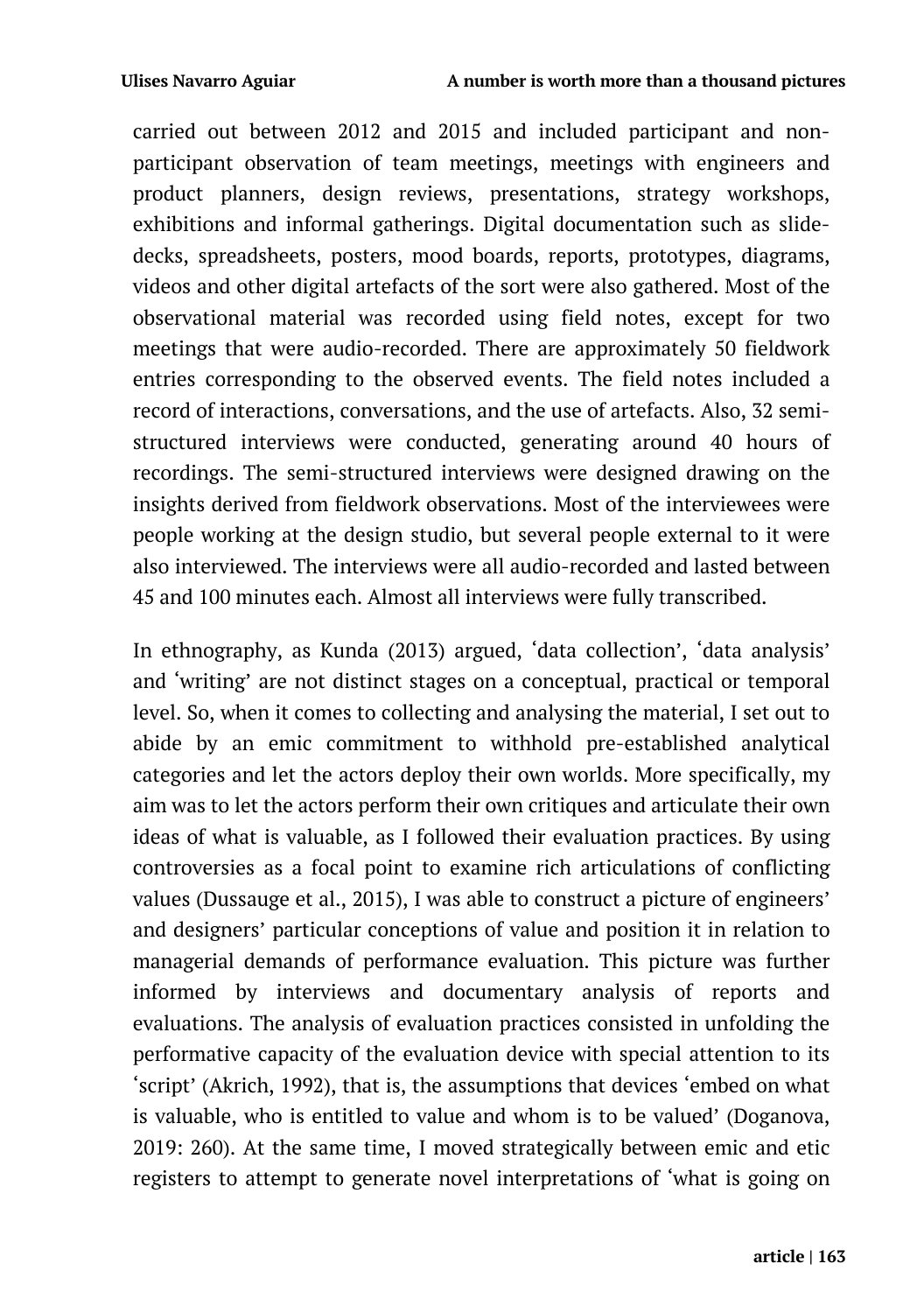here' (Barley and Kunda, 2001). The use of the notions of 'conformity' and 'resistance', 'cynicism' and 'statactivism' reveals a clear example of such move towards the etic in an endeavour to further the academic discussion around the effects of quantitative measures in organizations. In this manner, the present account was constructed through an iterative movement between the emic and the etic, between the empirical material and the literature.

The design team at the centre of this study worked at the design department of a large manufacturer of construction machinery and equipment, pseudonymously referred to as *Ares Construction Machinery* (ACM) in the study. Over the years, ACM expanded its product range and market penetration by means of a series of acquisitions. This meant that, as a result of this growth strategy, ACM had different product platforms located in different countries around the world with dedicated engineering teams specialized in particular product ranges (e.g. excavators, wheel loaders, pavers, etc.), but with a centralized product planning function (PPL) located in Sweden.

As a corollary, brand consistency became a continual challenge for ACM. In the mid-2000's, the first design director for ACM was appointed, assembling the first in-house design team at the company in an attempt to create a consistent range of ACM products and promote commonality between the different technology platforms. Prior to this, design work was done by engineers or often commissioned to external design consultants. So, at the time of the study, the in-house design team was still a relatively new addition to the organization, and was still in the process of building legitimacy at ACM. In this context, PPL acted as management, coordinating the work of engineers and designers in product development efforts.

Here, it is worth noting that the professions of design that emerged in the wake of the industrial revolution, such as industrial design, have not attained the same stature as more established professions such as engineering or architecture. In the construction equipment industry, moreover, the contribution of designers is not as celebrated as in other branches of the automotive industry. Indeed, construction vehicles are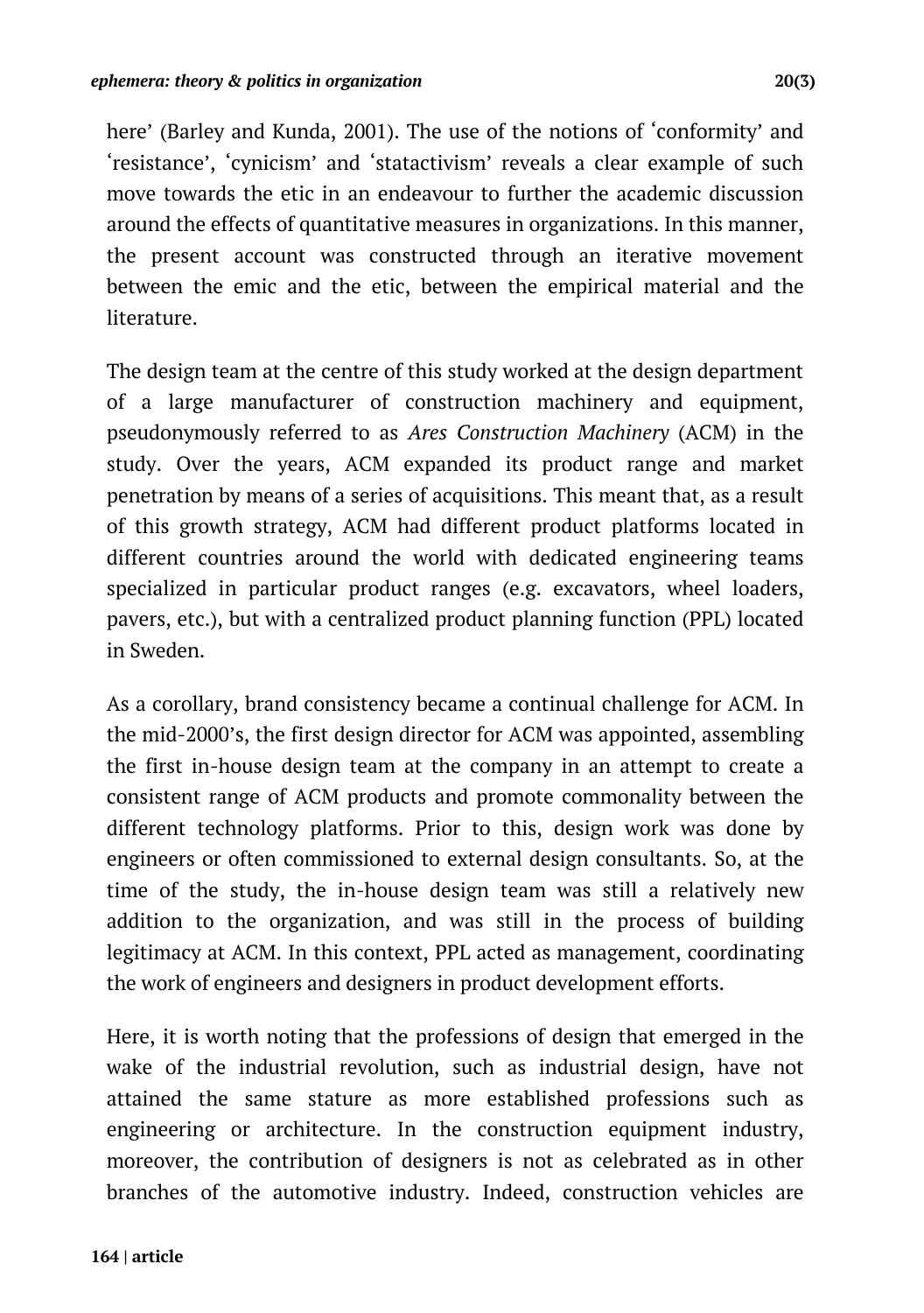sturdy, rational machines considerably less glamourized than transportation vehicles.

On top of that, at the time of the study, cost reduction had become an operational priority at ACM. The company had been struggling to boost profitability ever since the financial crisis. In 2013, sales fell almost 10 percent and net profit dropped by two-thirds. This prompted job cuts and a series of operational restrictions to reduce costs. In response to the underwhelming financial results, the company launched a 'cost-efficiency strategy' running until the end of 2015. In this context, cost-efficiency became the default principle of evaluation and a central arbiter in the definition of what counts.

## **Justification struggles – or the problem of measuring design**

Since the advent of integrated product development, designers working in industrial settings have been expected to participate in the early stages of the product development process as members of cross-functional teams. As a company, ACM strove for working in this manner through the establishment of support processes to inscribe and facilitate the early involvement of relevant actors in product development projects, but having geographically spread-out product platforms made this ambition difficult to realize. On repeated occasions, projects started without designers being involved from the outset. And while they were used to negotiate and integrate competing interests and concerns to deliver a design, some designers felt like they were not operating on a level playing field, as one designer pointed out: 'It's frustrating that we don't have an authority. We're not seen as the experts, but more like a supporting function'. They connected this perceived lack of authority to the fact that their concerns frequently failed to resonate with engineers and carried little weight in project decisions. In this context, designers and engineers would often find themselves in principled disagreements over what counts.

Added to this, following the new operational restrictions, key performance indicators (KPIs) were established to reward employees for furthering costsaving efforts in development projects. This reduced design work to a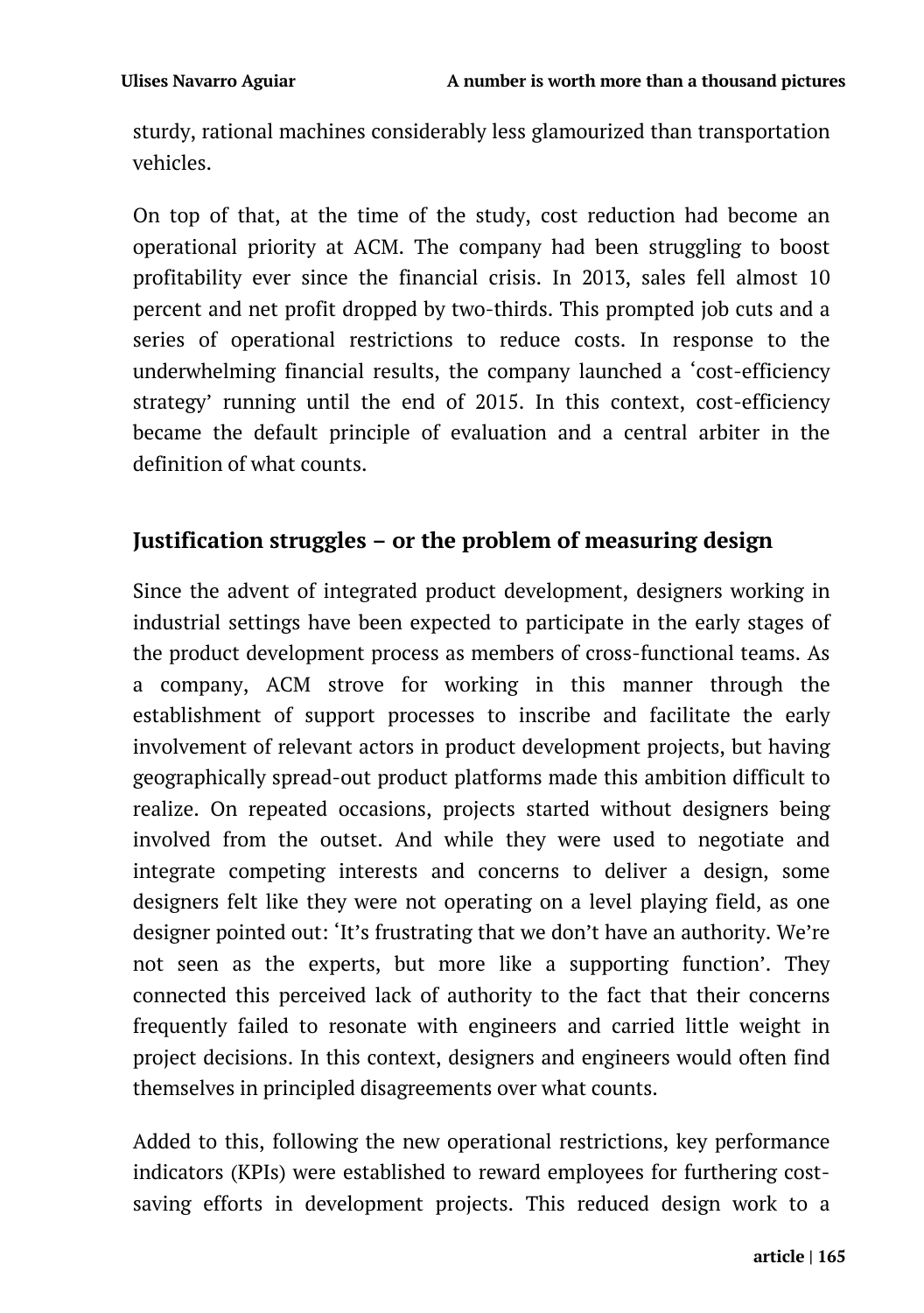redundant, cost-adding activity in the eyes of many engineers who perceived the involvement of designers as a hindrance rather than an aid. Designers, on the other hand, felt threatened by what they viewed as an excessive focus on cost reduction and operational efficiency. As one designer put it, 'there's a focus on reducing costs that resembles a fetish, and it consumes every decision'. In internal meetings at the design department, designers often discussed and complained about this. Design proposals to change the colour of handrails or add a bend on a panel became a matter of contestation as engineers scrutinized every cost-adding move set forth by designers. One designer qualified this state of affairs as 'Tayloristic' and 'very mechanical', and another likened it to working with a 'hand tied on your back.' As it stood, efforts to promote 'good design' were at odds with a prevalent fixation on cost reduction. A fixation that left them in a weak position to make their concerns count, as one designer underscored: 'you have us trying to push for good design in projects, and we don't have that much pull because the people making the decision, they only make decisions driven by cost.'

Their work being considered largely superfluous and peripheral compared to the centrality of cost considerations, operational efficiency and technical precision, designers were constantly faced with the challenge of going an extra length to provide justifications for their work, which proved to be no easy task in an engineering-oriented context, let alone in a cost-sensitive one. The emphasis on efficiency as preferred principle of evaluation enacted in various performance indicators often undermined designers' efforts to articulate their own conception of value. But what did designers conceive as valuable? What was at stake for them when stepping into a project?

The designers in the study often tied their conception of value to principles of aesthetics, understood in a broad sense as the experience of the embodied senses. During weekly meetings, designers gathered to comment on each other's ongoing work and, in their discussions, they often underscored the importance of building compelling in-vehicle experiences whereby operators could feel supported to complete their tasks. Their attentiveness to how people experience things was closely connected to a strong sense of craftsmanship and attention to material details. As a general rule, designers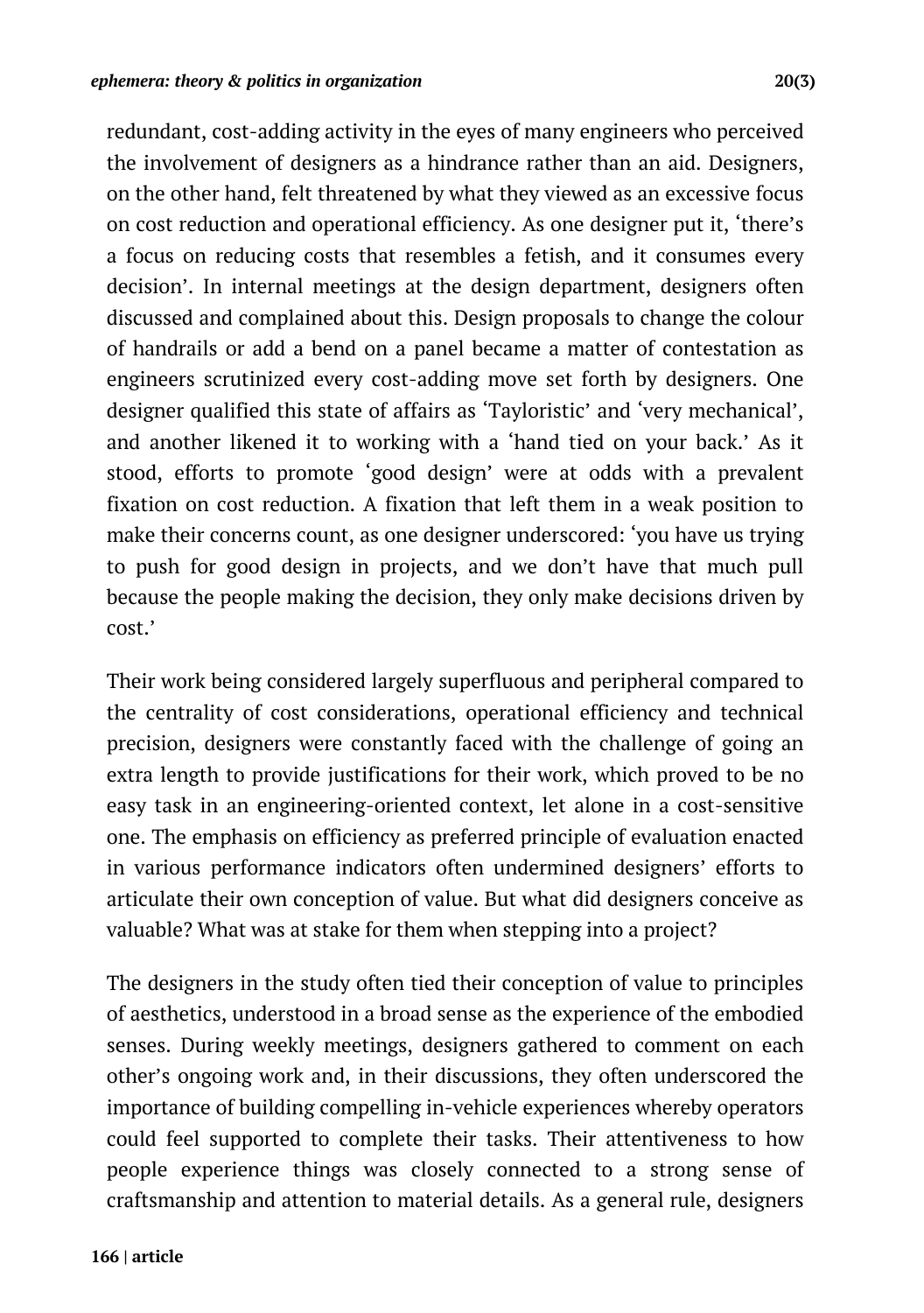cared deeply about the 'character' and the 'look and feel' of products, taking great pride in translating the ACM brand into designs characterized by a certain style that could be consistently recognized across product ranges, as stated in documents describing their 'design philosophy'. The 'impression' generated by their designs was also a critical factor for many of them. That is to say, designers generally had great regard for how designs affected people emotionally.

Engineers in the study, on the other hand, often tied their conception of value to principles of efficiency in relation to technical aspects such as reliability, safety and productivity, but also operational aspects such as cost. These concerns were also largely upheld by management, that is, PPL, which was mainly made up of engineers. As Styhre (2013: 203) pointed out, engineers are among the professional categories that are more likely to embrace or actively participate in the development of certain managerial initiatives or routines. In company reports, ACM engineers were celebrated for developing 'world-class technical solutions'. This conception of value rooted on technical efficiency was also made evident in situations of dispute whereby some engineers produced justifications to support their criticism of designers' work by appealing to cost and emphasizing compliance with technical specifications as the chief concern. For many engineers, matters of technical performance took precedence over matters pertaining to 'character' or 'impression', which were more or less dispensable aspects as evinced in their negotiations with designers.

At the same time, disagreements between designers and engineers played out not only at the level of principles, but also – necessarily – at the level of measures of performance. Crucially, contrary to the work of designers, engineering work was quantifiable. When developing a product, engineers' performance could be measured in a very straightforward fashion. For example, fuel efficiency, the relationship between distance travelled and the amount of fuel consumed by a construction vehicle, could be accurately calculated. The same went for engine power, travel speed, engine noise, cost, etc. Design work, by contrast, could not be measured in the same manner. How does one measure the look and feel of a product? The character? The impression? There were no unequivocal metrics or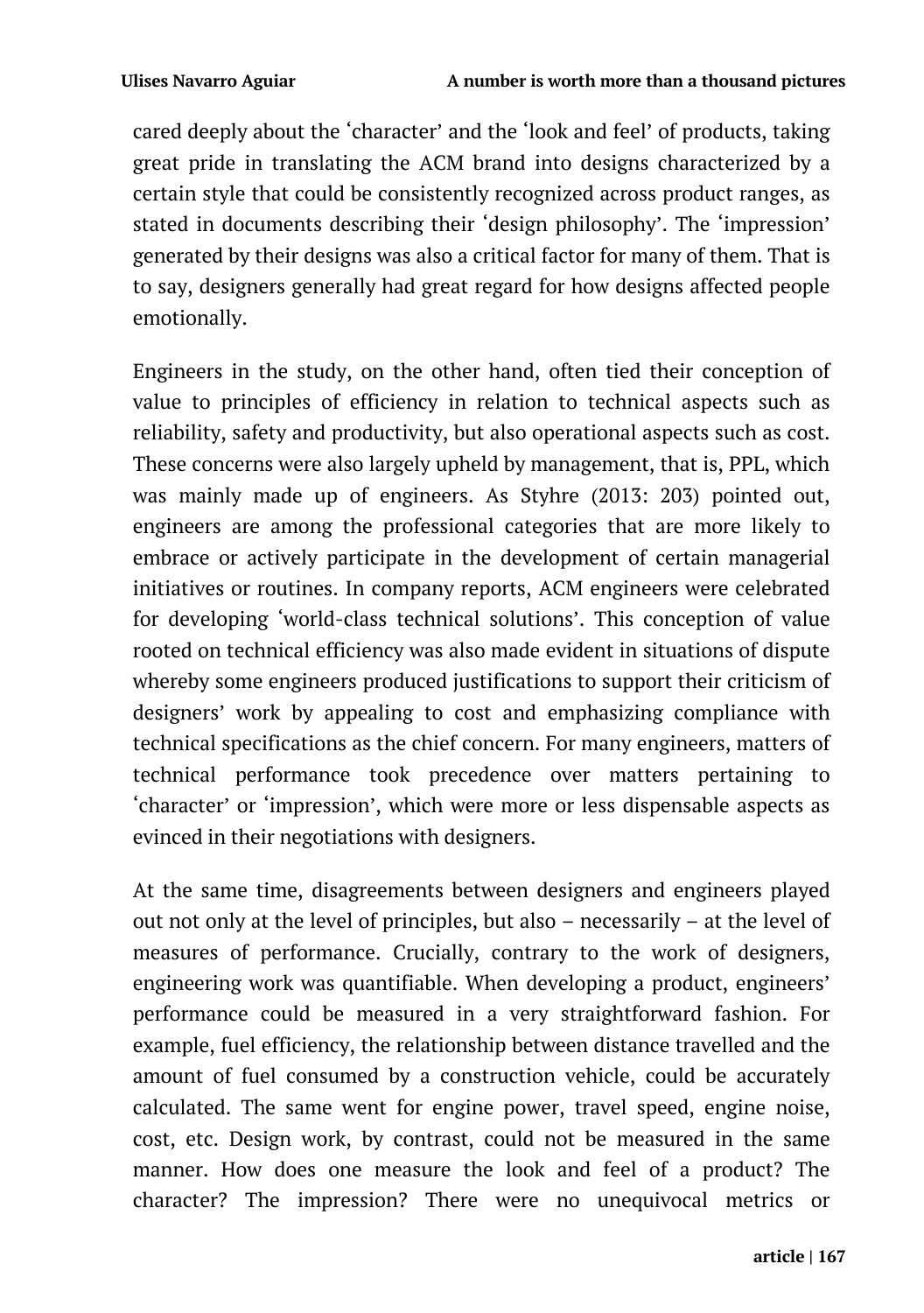performance indicators to account for that. For designers, 'measuring performance' was closest to the notion of providing constructive critique to an evolving design proposal, rather than establishing metrics tabulated in a list of specifications. Formal design reviews took place at different stages of the design process in which people internal and external to the design department were gathered to evaluate and comment on a particular design. In addition to this, life in the design studio was imbued with informal, evaluative engagements whereby designers would casually invite colleagues to judge their work and provide feedback. In this manner, designers measured performance by making qualitative judgements, not by performing numerical calculations.

These struggles were often a matter of formal and informal discussion among designers. One time, during their annual 'strategy workshop', designers discussed at length how hard it was to communicate the 'value' that design 'brings to the table' outside of the design department. This was attributed to the notion that, unlike engineering, design was a practice richly informed by 'intangibles,' such as 'values and emotions' which were hard to articulate. Encapsulating the quandary they found themselves in, one senior designer emphasized: 'We need to convey what we do, essentially. The thing is that engineers can measure everything they do, but what about us?' Some designers concluded that traditional 'measures of performance' carried out in the design studio were insufficient, since these were performed *on their own terms*. Typically, designers raised their concerns through visualizations in an attempt to bring their perspectives to bear upon project decisions and future strategies. They crafted sophisticated visuals to explain what was at stake in the project and to justify design decisions. Measures of performance were tied to the attribution of aesthetic and perceptual qualities to designs, using words and images. For instance, documents detailing the evaluation of design work on certain products included descriptions abounding in qualificatives such as 'emotional', 'stylish', 'smart', 'open', 'nice', 'caring', 'warm', 'friendly', 'rounded', 'pleasing', 'flowing', 'streamlined'.

In short, whereas the concerns of designers were expressed in words and images, the concerns of engineers were expressed in numbers. Therefore, as it turned out, the issue for designers was not only about upholding their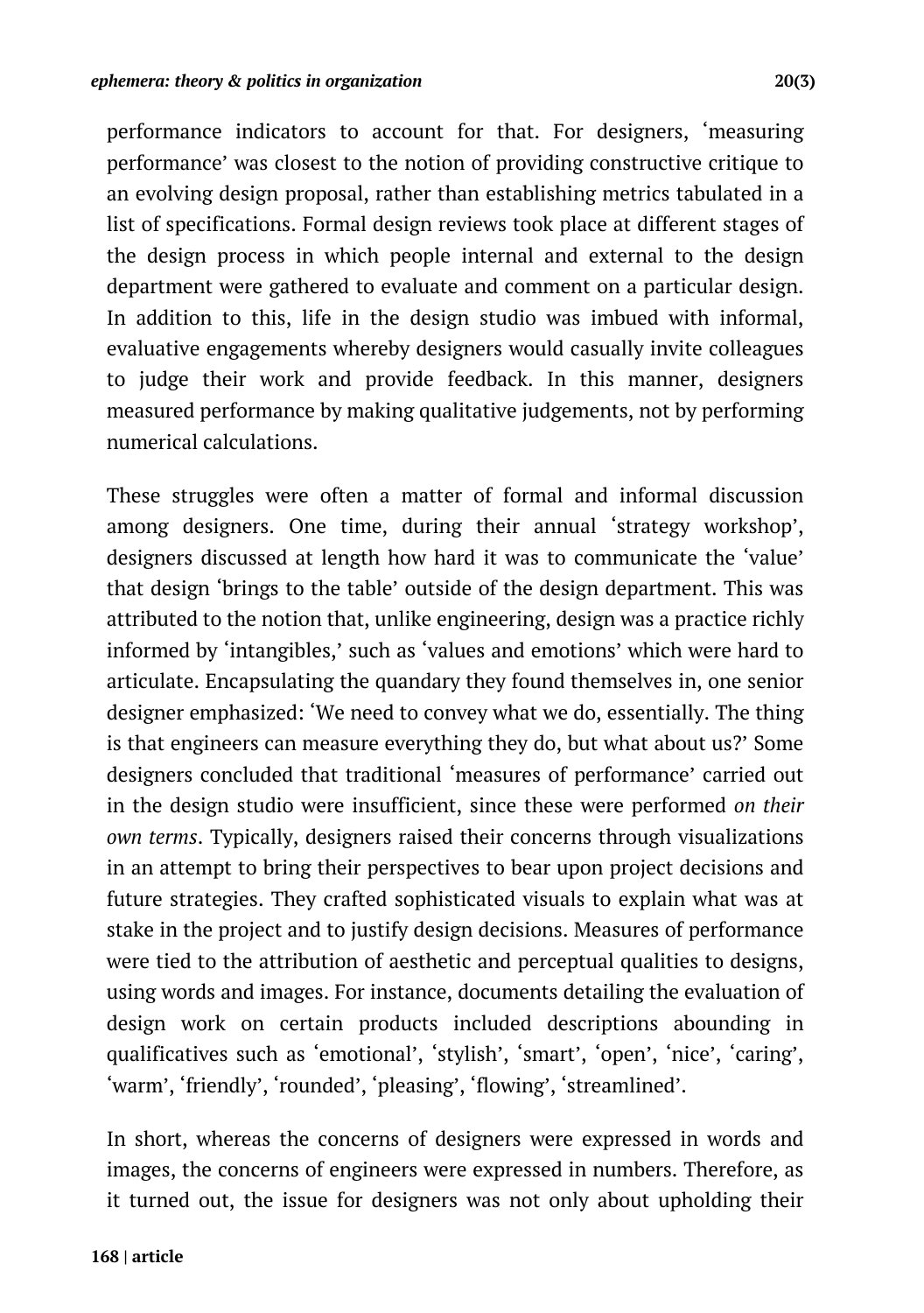conception of value in principle, but also about finding the right ways to assess or evaluate their concerns in order to make them compelling to others in determining courses of action. This led designers to rethink the question of measurement altogether.

## **Critique through an evaluation device – or the work of measuring design**

A controversial incident during a project would prove decisive in the emergence of a new measurement technology, an evaluation device for design features. The project in question was the development of a soil compactor machine. To define a positioning strategy, PPL usually employed a standardized system which listed, ranked and compared the technical features of all the machines within the same category, competing in the same market (e.g. fuel efficiency, vibration frequency, oscillation angle, centrifugal force). Through a formula, the system calculated a feature index, which allowed PPL to examine the relationship between feature offering, price and market share, thus providing a frame to define a target position for ACM products in relation to the competition.

At the time, a competitor was producing and commercializing high-quality soil compactors in the same market. So, in the customary analysis performed by PPL at the outset of the development process, not unexpectedly, this competitor got a fair score of 75 percent in feature offering. It was then decided that ACM's soil compactor would compete in this market by outperforming this competitor in technical features. The goal was to produce a machine with a feature index of 90 percent. The dedicated product platform for this type of machine was based in a remote location, where engineers began working on the project. With the imperative of costefficiency bestriding operations at ACM, these engineers set out to make the cheapest possible machine without compromising the feature offering previously determined by PPL.

The project was well under way when designers got involved after a latecoming management decision. The engineers had basically designed the machine by themselves at that point. Usually, designers hated it whenever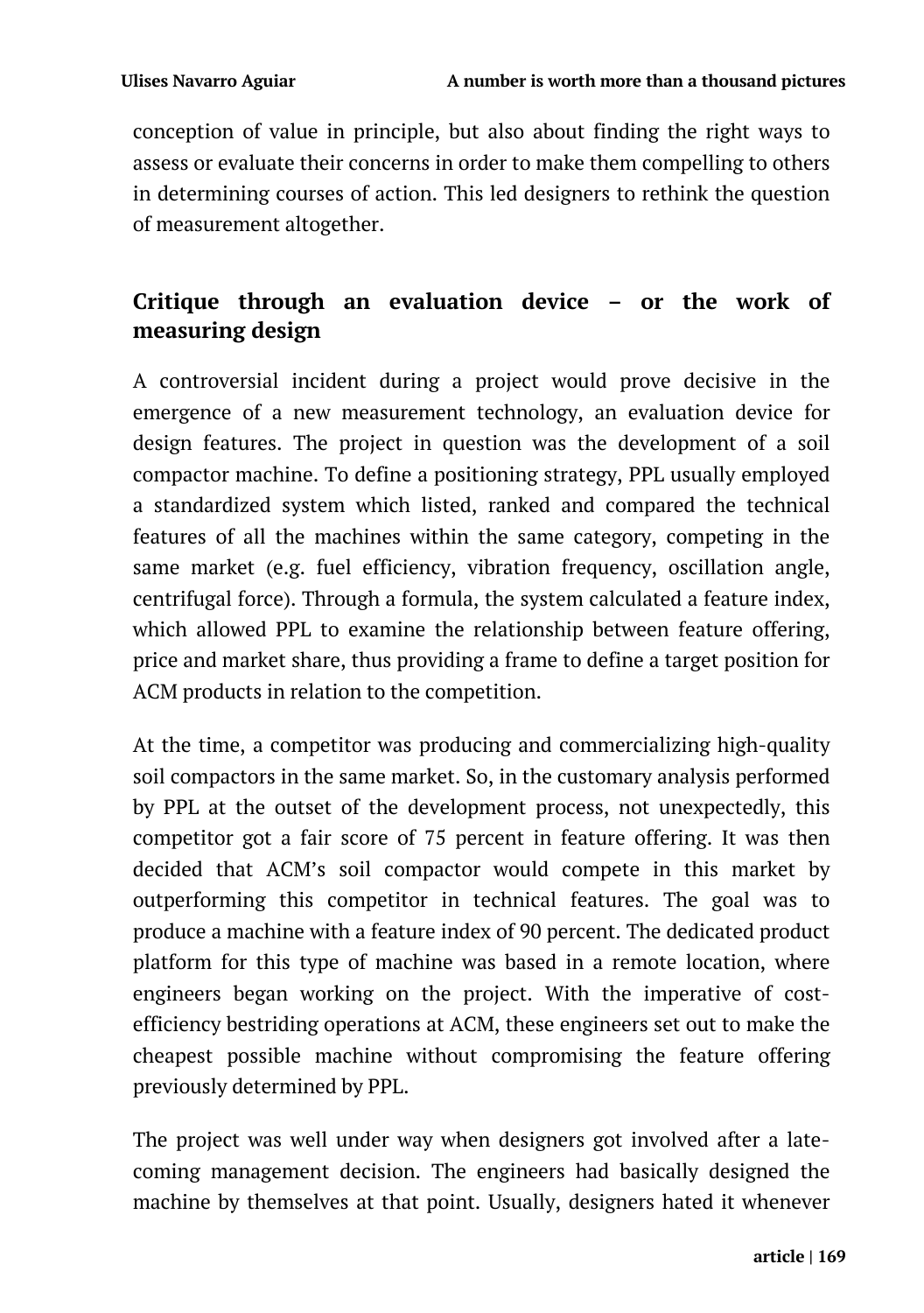that happened because it meant they had simply been called to provide 'cosmetic fixes' to an almost finished design. 'If we just come now really late and painted the pig, would that matter?', told me one designer when asked about their late involvement in the project. However, this time a certain sense of satisfaction and even hilarity accompanied their sense of injustice. What the engineers had come up with looked utterly precarious, far from the stylish appearance that designers thought preferable. During one internal meeting at the design department, the CAD model made by the engineers was shown, producing a steady stream of laughter in the room.

Some of the senior designers thought that maybe this turning of events would help them drive their criticism home and get more recognition for their work. Assuming that the problem would be self-evident, two senior designers approached PPL expecting they would recognize that the machine was clearly not acceptable, that this was not 'good design'. However, they were left perplexed when PPL did not 'see' the problem. One of them recalled: 'We showed this to really high up managers, and they said: what do you mean? They just couldn't see it. That's kind of amazing!'

PPL's justification was that the machine was fulfilling the identity manual. This was a document authored by the design department and updated every year detailing a series of guidelines and recommendations to be taken into account when designing ACM machines. Considered an asset by designers in the beginning, the identity manual became a matter of controversy over the years. With no little derision, some designers called it 'the cookbook' because it purportedly reduced design to a recipe. Essentially, the manual established rules for colour schemes for different parts, iron mark applications, gauge positions, and so on. The identity manual was useful over time because it set a standard that enabled designers to create a consistent range of ACM machines across the different product platforms.

However, according to some designers, the identity manual gave a wrong impression of what design work really entailed. When it came to project decisions, the authority of designers was limited to the guidelines established in the identity manual, and in situations where disagreements went beyond the elements included in the document, designers remained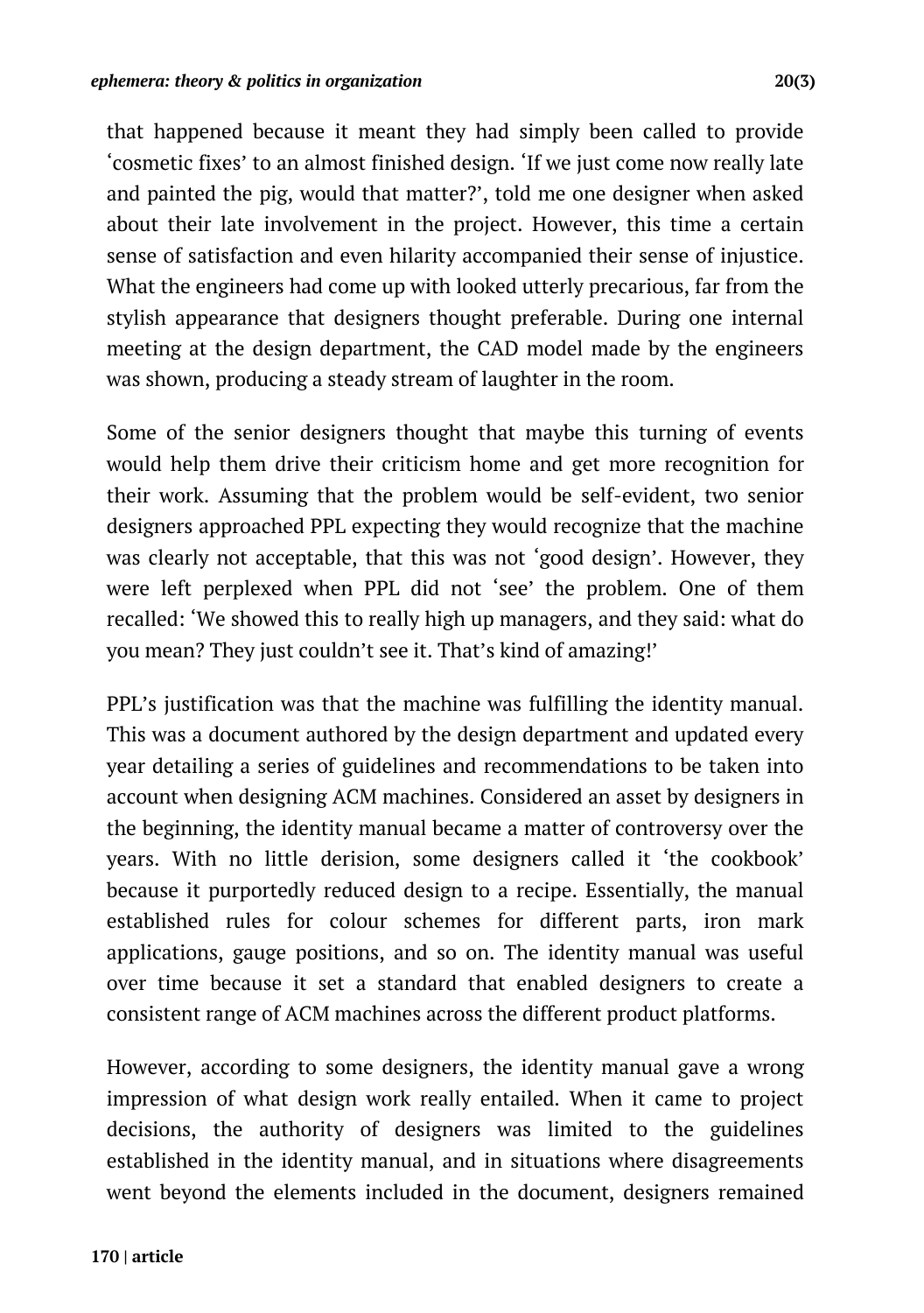unable to defend what was at stake for them. Since the authority rested on the manual rather than on their professional judgment, many designers felt like they had no significant influence. Therefore, most designers were critical towards the identity manual and wanted to do away with it altogether. In their view, compliance with the identity manual could not be equated with 'good design'. In this case, the engineers involved in the project had simply followed the recommendations laid out in the identity manual. And ugly and misshapen though it might have been, the result was acceptable to PPL because it was compliant with the identity manual and had the necessary technical features. This was hard to swallow for designers in the project, who tried to reason with PPL by explaining why the machine, as it stood, did not 'look right'. Yet their critique of the poor aesthetic quality of the machine seemed to fall on deaf ears. As it turned out, what constituted 'evidence' for these designers was not evident to PPL or engineers.

Designers were then left with very little room for manoeuvre. They came up with a few proposals, but this state of affairs exuded an air of injustice that motivated them to experiment using quantification to defend their own agenda. Inspired by the feature index employed by PPL, designers came up with their own 'design feature index tool'. One designer amusedly explained the rationale underpinning this experiment: 'design is not measurable and that's what we are trying to fix'. So, they decided to measure what they called 'effort spent on design'. Here, effort was defined in terms of how much money was needed to produce a particular feature by looking at the materials and techniques employed. It was about the 'complexity' of a feature. Generally, the more complex it was, the costlier it was to produce. To put it another way, to get top score one would have to do something really expensive and complex. The objective of this evaluation device was one of critique; they sought to empirically verify how much competitors were willing to invest in design features, and contrast that with ACM's poor commitment to design investment.

Designers in the project identified all the soil compactors competing in the market. They looked at what they considered to be the most important and visually differentiating components of the machine and identified the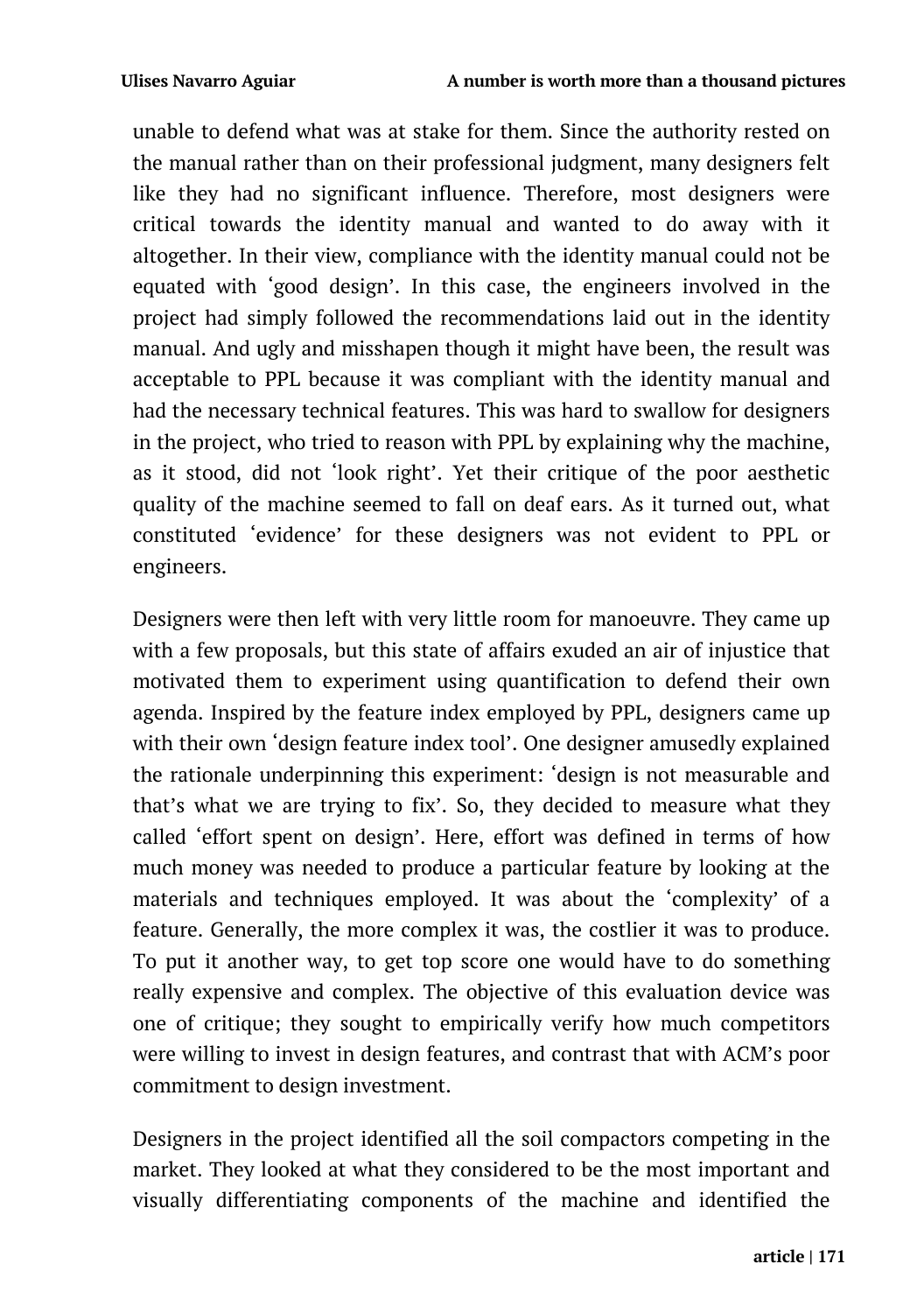features that, in their eyes, drove cost and quality by analysing the materials and production techniques employed. They set a scale from 0 to 100, and assigned each feature area a weight relative to its importance. The results confirmed what was already obvious to them: although technically capable and efficient, the ACM machine was not up to par aesthetically. The distinctions produced by the scores had already been predicted by designers, but the evaluation device allowed them to define these distinctions as 'real' for others to see, confirming and amplifying designers' initial expectation. Now, armed with more than just their aesthetic judgment, they had 'factual evidence' to make their case: numbers and graphs.

Next, one senior designer called for a new meeting with PPL. During the meeting, the design team showed the results of their assessment. While the image of the CAD model had previously failed to make an impression, this time numbers proved to be a strong enough argument for PPL to recognize the existence of a problem. The senior designer leading the meeting was astonished by this, as he told me in an interview shortly after the meeting: 'Nobody asked me how I came up with the figures, no one was interested in that. But once I had a figure, we had a problem'.

The deployment of the device secured room for manoeuvre for designers in the negotiations, making their concerns visible and worthy of consideration only thanks to these numerical comparisons. Through the act of measuring, not only were designers making different machines commensurable with each other, but they were also making commensurable the separate worlds of their concerns and those of engineers and managers. At ACM, a number seemed to be worth more than a thousand pictures, disrupting the old adage. The replacement of the aesthetics of images with the parsimony of numbers in the presentation of design work was willingly, if insincerely, embraced by some designers, as one of them put it in a somewhat derisive tone:

Even if it's basically the same work […], we're actually now putting some figures on it, and people start trusting it. It's an Excel file so it looks scientific [chuckles], and now it becomes something. But if it's a picture in a PowerPoint presentation, or a picture on a board, forget about it.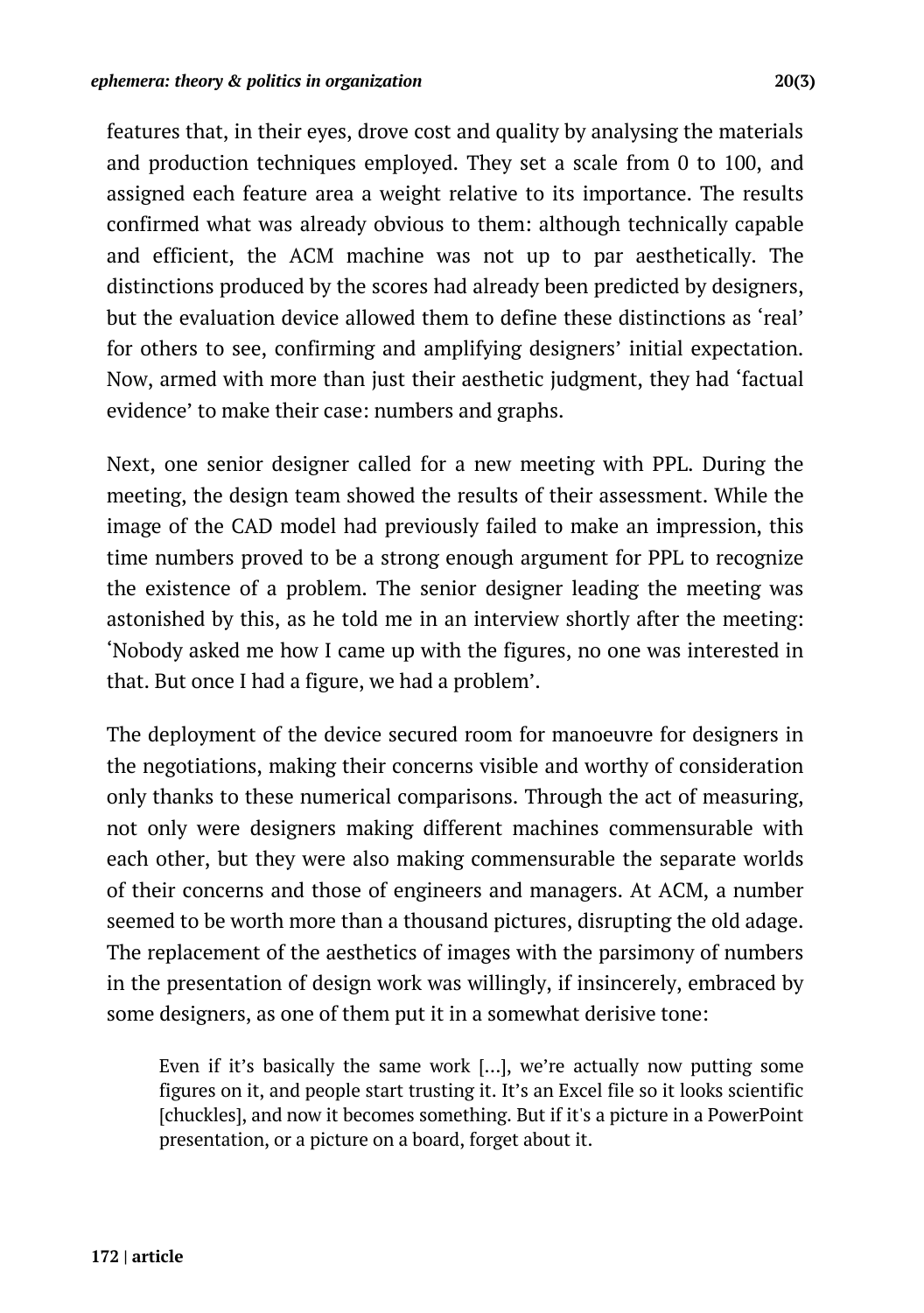As informants, designers did not shy away from highlighting the parodical nature of the whole operation; it was all a delicately staged performance, a sort of charade. The striking effect of the scores as they travelled reinforced the cynical attitude underlying the experiment. 'That's the beauty of it: there is a number', said one designer bemused during an interview. 'It's quantified! Graphs! Numbers! This company is run by engineers, and they love those things, so we can speak the right language', he added. Another designer highlighted that quantification was their 'game to play now'. And play the game they did.

After this, designers decided to systematize the approach and use it at the beginning of every new project. They set out to fine-tune and further standardize the scoring procedure, in an attempt to look rational and reliable. Designers upheld the device's seriousness in external interactions with engineers and managers, but internally, the quantification exercise was taken with a dose of humour by some designers, including its main proponents, who made fun of the fact that they had to go to such lengths for their work to be valued. 'If we were at Apple or a car company where design is more integrated, we wouldn't need [the device]', one designer said to me, 'but here we are so heavily an engineering organization, so this is the stuff we need [chuckles]'. Clearly, the designers that developed the device did not entertain any presumptions of objectivity, their goal being first and foremost political in character. One of them described the device as an 'anchoring material' that he used for 'political reasons' consisting in 'actually putting a value to design in numbers, not because it's totally correct, but just for something that other people can do some tangible stuff with', referring to engineers taking designers' proposals on board.

Concomitantly, this systematization of the procedure led to a concerted effort to repress aesthetic discourse in project negotiations. This marked an important change of approach for designers who, as a professional group, prided themselves on their sense of being an 'odd' community or 'subculture' of 'creatives' in this large organization. Now, rather than affirming their difference as a value, they began to downplay it for the sake of extending their influence in project decisions. Though insincerely done and humorously rationalized, designers began to effectively import and embrace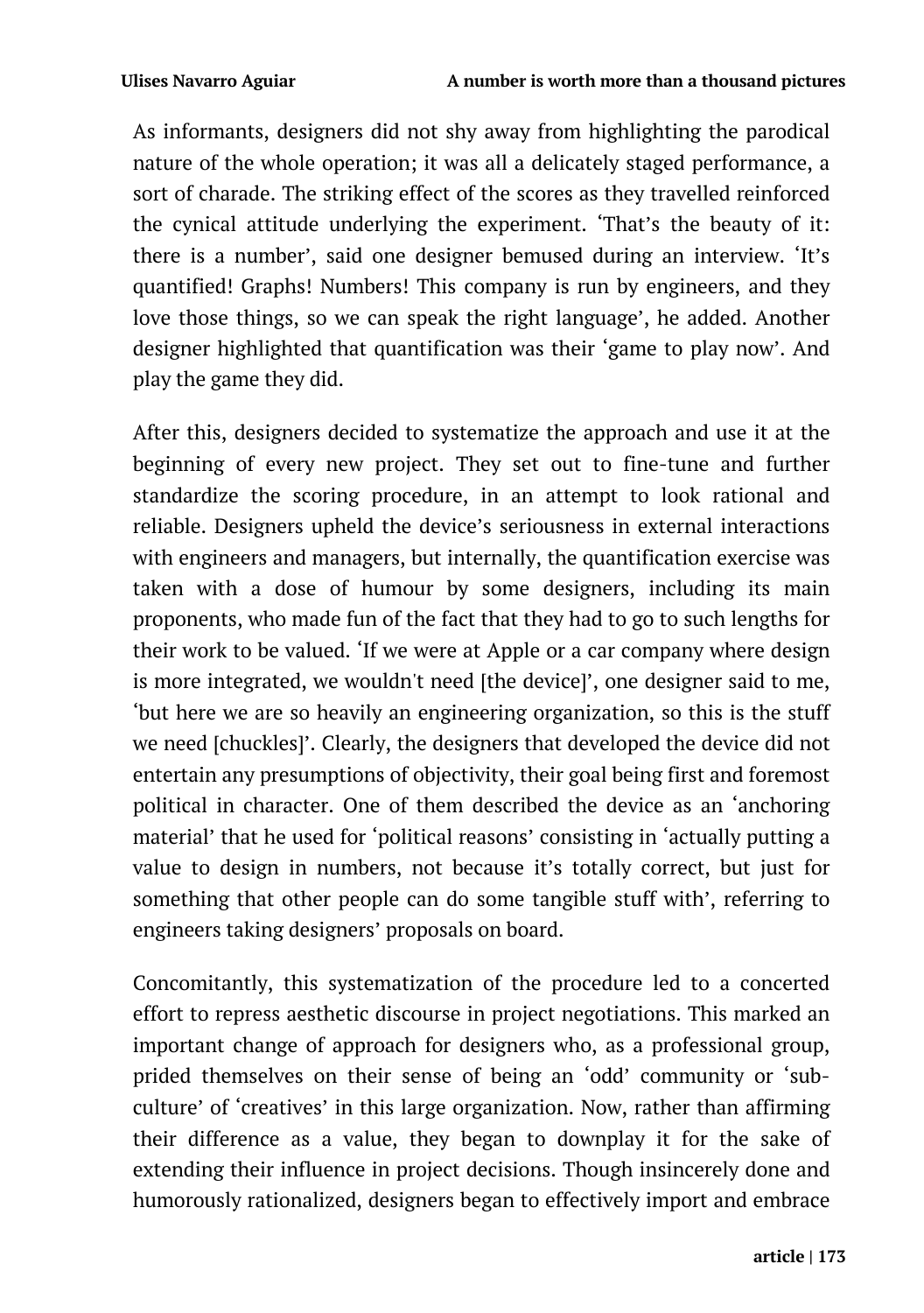the formalized reporting and measuring techniques used by engineers and managers, paradoxically, in their battle to defend aesthetic considerations and push back against the managerial regime, thus cultivating a form of 'cynical proximity'. Where previously associations with artistry and the aesthetic were unapologetically embraced and adamantly promoted, now some designers opted for cautious restraint and focused instead on bolstering techno-scientific associations with new aplomb.

The irony of this move was not lost on designers. In fact, this new direction was not met without pushback from within the design department. Some designers expressed concerns that the translation of design qualities into numerical valuations was misleading. They complained that the device wrongly equated high scores with 'good design'. The focus on 'features' implied that design meant adding more and more elements, contradicting one of the celebrated principles of good design by Dieter Rams, the influential industrial designer of Braun whose work was venerated by designers at ACM: 'good design is as little design as possible'. Therefore, some designers argued that removing and simplifying was often more fundamental to improve a design rather than adding. While sympathetic with the political cause of the promoters of the device, designers who expressed disagreement thought that the device reproduced the mistake of the identity manual: sending the wrong signals as to what the value of design 'really' was.

### **Discussion**

Demortain (2019) argued that the sociological interest in quantification is split into two strains of research corresponding to two distinct 'regimes of quantification' (see also Mennicken and Espeland, 2019). One is concerned with quantification as a technology of governmental and managerial control contributing to the expansion of disciplinary power and neoliberal tendencies in the administration of societies (e.g. Larner and Le Heron, 2005; Shore and Wright, 2015). The other (more emergent) one underscores that quantification is also a technology that can be subverted and appropriated to facilitate collective action and mobilization (e.g. Bruno,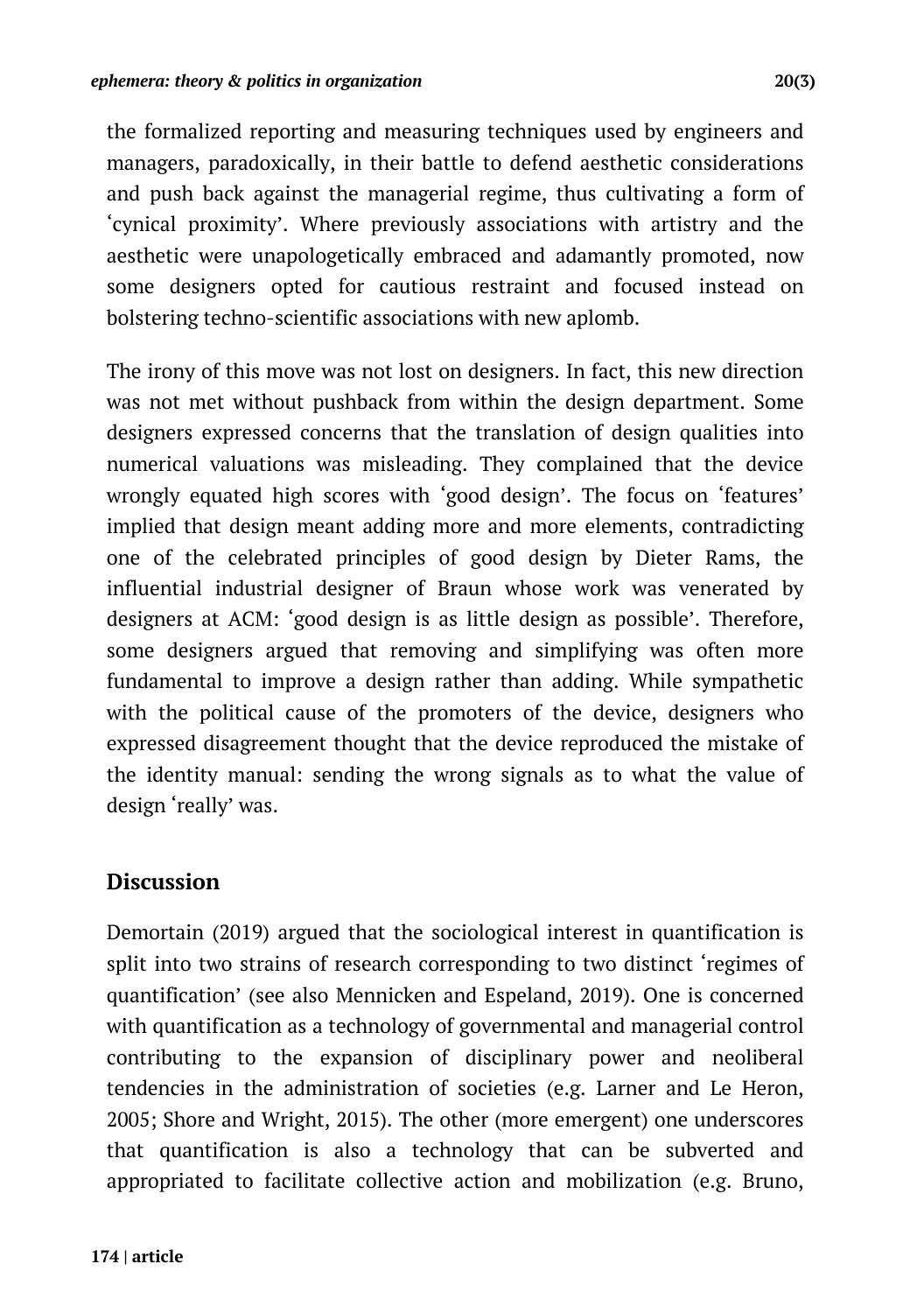Didier and Vitale, 2014; Didier, 2018). Social studies of valuations in organizations have tended to enlist in the first regime by focusing on the disciplinary effects of evaluation on organizational members whose reaction is often characterized in terms of conformity or resistance. For instance, in their seminal study on reactivity and public measures, Espeland and Sauder (2007) showed how the introduction of rankings changed the way in which people made sense of and reacted to situations at educational institutions, inducing important organizational changes that enhanced conformance with ranking criteria. Forseth et al. (2019) complemented these insights by showing how patterns of reactivity can also morph from initial agreement into discord and resistance over time. The present study identifies a different pattern in which quantification is not merely a unilateral fait accompli disciplining individuals who either provide consent or resist the colonization of numerical targets and indicators, but reveals itself as a form of subversive mobilization, which aligns more with the second regime identified by Demortain (2019).

Indeed, more than a measure, the quantification of design work described in the study can be viewed as a micropolitical variety of 'statactivism' (Bruno, Didier and Prévieux, 2014), understood as the use of quantification as a tool for struggle and resistance. For designers in the study, quantification and commensuration were never ends but means of overcoming their justification quandaries. Their main concern was not the issue of the truthfulness of numbers as precise representations, but the capacity afforded by numbers to promote design interests and resist their drowning out by other considerations. This was done duplicitously with a conspicuous selfawareness that the whole operation of quantifying design work was nothing more than a ridiculous but necessary *mise-en-scène* for them to be taken seriously. Hence, the quantification of design work can be viewed as a cynical experiment in emancipation, which, as shown before, enabled the effective articulation of justifications and new forms of coordination by rendering designers' concerns intelligible and visible to engineers and managers. The study contributes in this way to a limited body of research concerned with quantification as a form of critique and mobilization in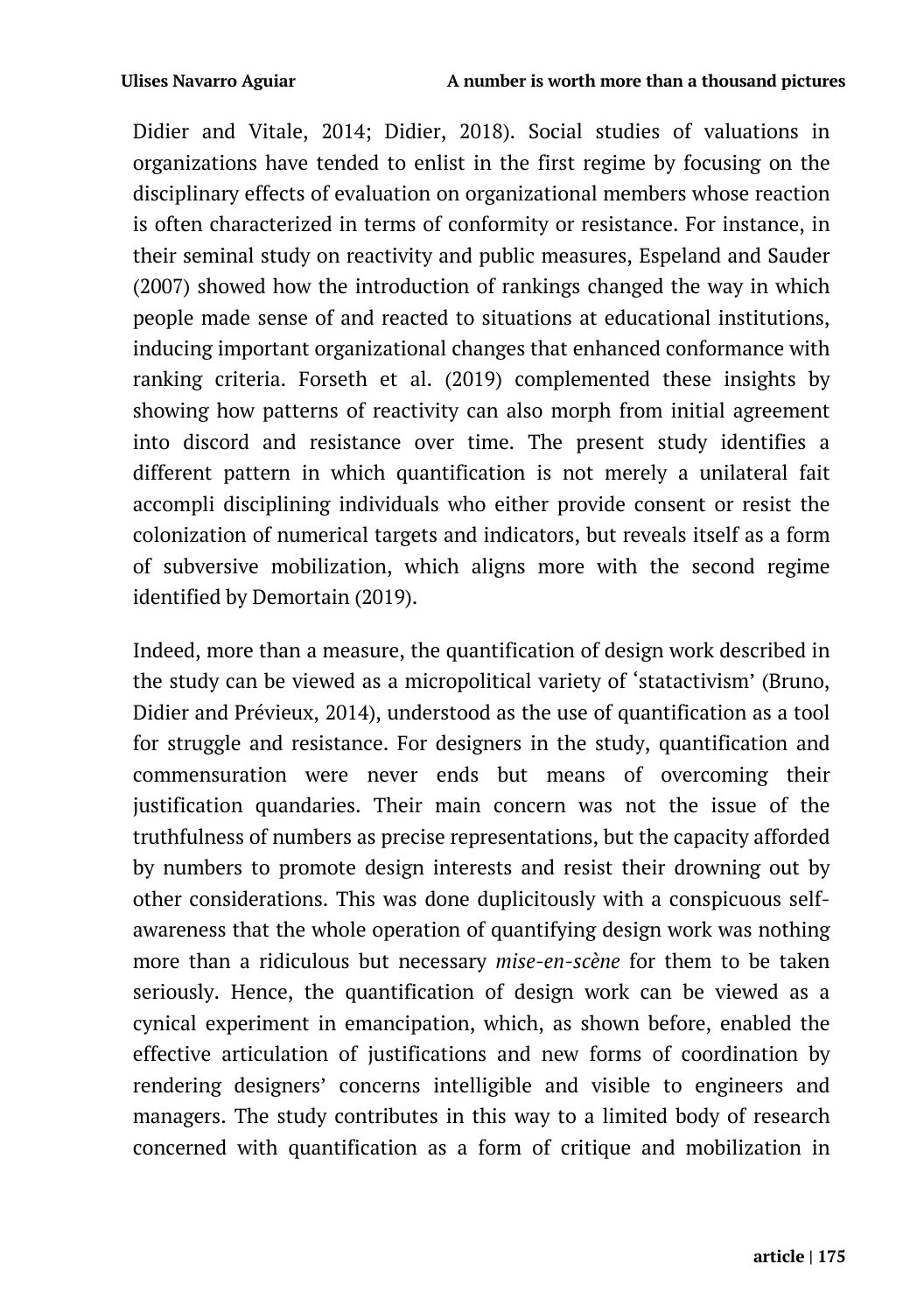organizational life, providing an unconventional account of resistance to measurement *by measurement*.

At the same time, a closer look at the empirical case reveals that there is more than simply a shift of regime from quantification as a form of control to quantification as a form of collective action at play in the focal organization. In fact, considering the two regimes separately would seem to reproduce the perennial distinction between structure and agency that has long afflicted the social sciences. Demortain (2019) suggested that a fruitful avenue of research lies at the frontier of the two regimes, arguing that it is by bridging this 'gap' that a more nuanced understanding of the aggregate political effects of quantification can emerge. The present research straddles both regimes and thus contributes to this end at the organizational level by illustrating how quantification, as a prevalent mode of justification, imposes its discipline yet is also enacted at the margins for subversive ends in a manner that introduces new indeterminacies and blurs any straightforward distinction between conformity and resistance, between structure and agency. The ANT-derived notion of device deployed in the study, in particular, is helpful not so much in that it bridges the 'gap' between structure and agency, but in that it reframes the question altogether by offering a different perspective concerning the political character of quantified measurement.

In line with previous studies on the performative capacity of devices to reconfigure situations of valuation (Doganova, 2019), the study illustrates how the evaluation device intervened in the redistribution of agency by expanding the demarcation of what counts. Yet, this was not just the mere instrumentalization of a particular technology by politically-minded individuals. To analyse the work of the device as an 'assemblage' (Muniesa et al., 2007) implies paying closer attention to how the subject/professional is enacted through it. That is, it implies attending to the 'script' of the device (Akrich, 1992; Doganova, 2019). As previously discussed, the device *did* contribute to the coordination of action, but what was being valued by it? By means of commensuration, the device indeed valorised concrete designs, which, in one sense, was expedient to designers' activist ambitions. Yet, in another sense, the political expediency of shifting the basis of justification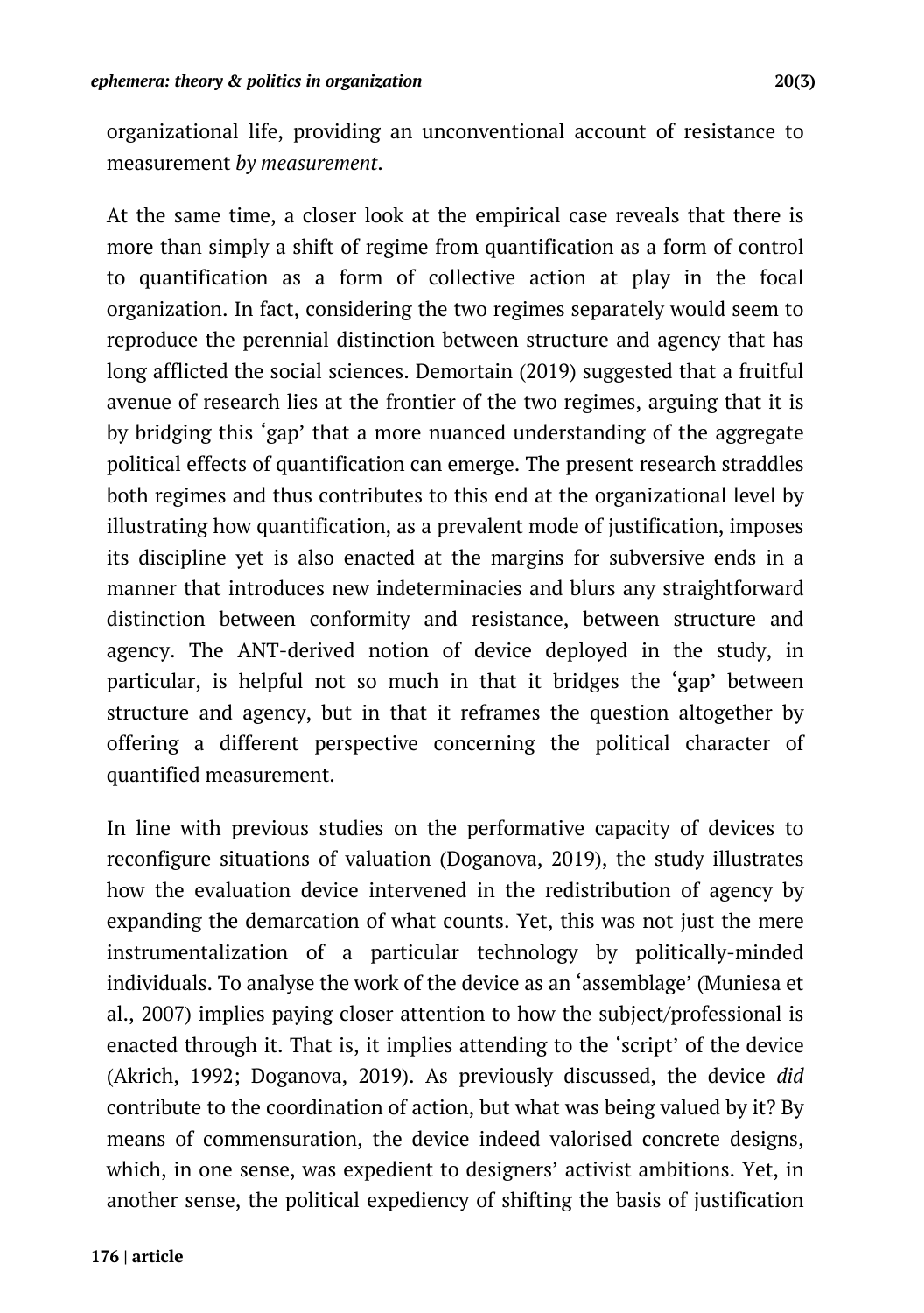from professional judgment and expertise to quantification came at a cost. Values related to aesthetics and perception – core to the design profession – eluded the device's script, and purposefully so, as shown in the repression of aesthetic vocabulary. However, it is precisely this consistent profession of a specific set of values and principles attached to their expertise which defines the distinction and legitimacy of professional groups (Abbott, 1988). So viewed, the deployment of the device as a form of organizational statactivism had the collateral effect of undermining the value of designers' aesthetic judgment, reinforcing the misapprehension of their expertise, and weakening their professional distinctiveness. These findings suggest that, well-intentioned though it may be, the phenomenon of organizational statactivism raises questions about the unintended consequences of such a disinhibited universalization of quantification. More and more, quantification becomes less of an imposition and more of a shared framework of worth that, regardless of political intent, concedes an understanding of value as rational efficiency.

The device was not, therefore, a mere tool subordinated to the interests and intentions of designers. To construe it as a mere extension of their agency is untenable in light of the empirical evidence. Rather, the device introduced new uncertainties that worked to unsettle the bounds of ideas and principles of what is valuable among designers. For instance, it gave rise to a contest about the precise meaning of 'good design'. The notion of 'good design' enacted by the device was a major issue of contention; it favoured an analytic rationale of efficiency which stood at odds with the synthetic unity of aesthetics. Some designers were not comfortable with the standard or rationale that the device embedded, whereas its promoters justified it on the basis of the immediate political gains it afforded them. The empirical insights thus reveal the instability of values in situations of dissent and controversy wherein different devices and collectives vie to shape what counts in an organization (Dussauge et al., 2015; Hauge, 2018). In this manner, the study contributes to the analytic rapprochement between devices and particular cultures or worlds of worth that has been called for in valuation studies (Hauge, 2016; Zuiderent-Jerak and van Egmond, 2015), adding to our understanding of how the bounds of modes or principles of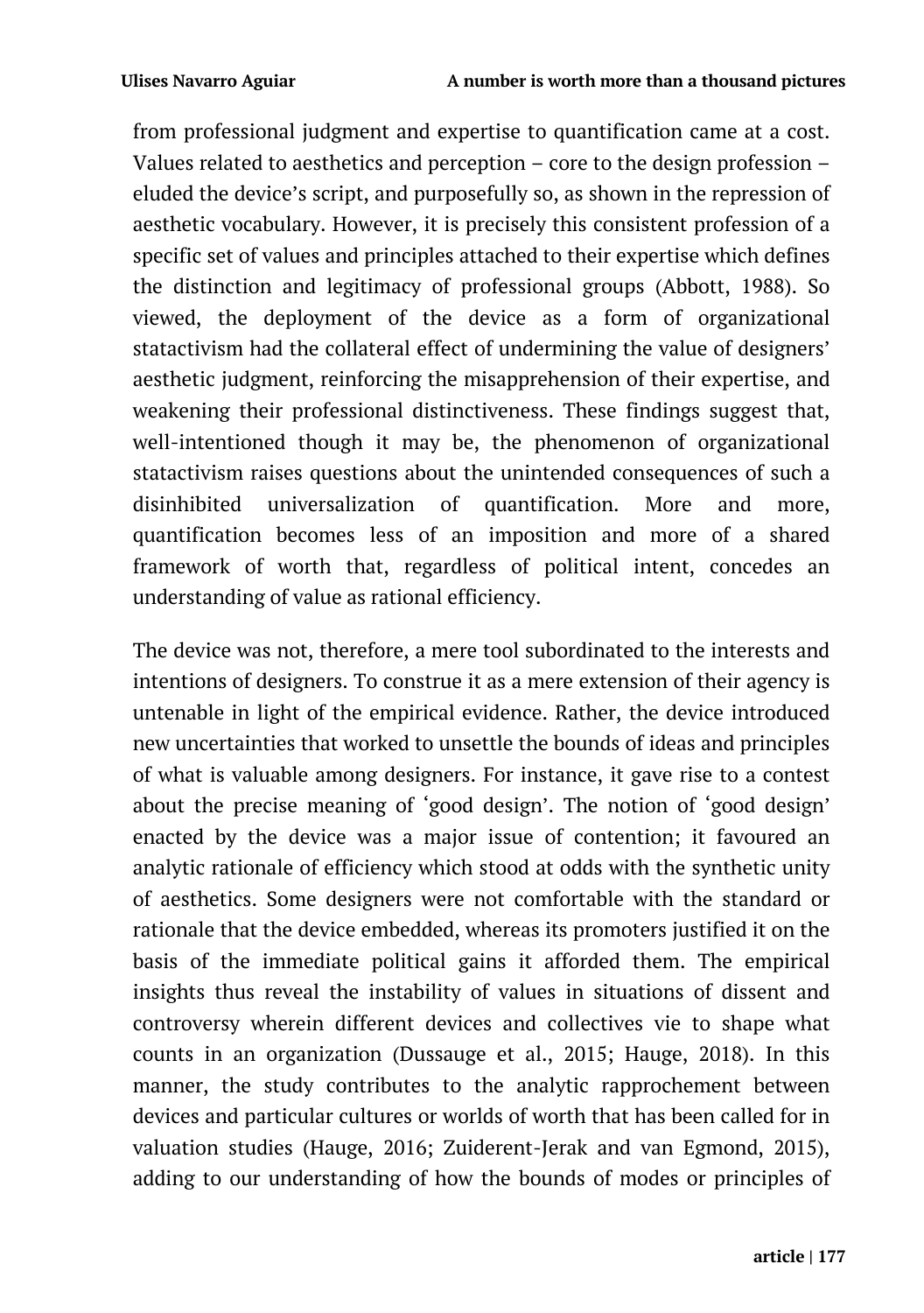justification typically embraced by professional groups can be unsettled in the very attempt to protect them by means of quantification.

In this light, the fundamental political problem of quantified measurement in organizations does not simply pertain to the struggle between managerialism and professionalism or between 'dominant' and 'dominated' groups that critical postures have tended to highlight, but rather it concerns how quantification, as a technology of valuation, partakes in the composition or institution of particular organizational realities, favouring specific modes of being in organizational life over others. As evidenced in the study, the 'managerial regime' and its measuring instruments are not some sort of reification of hegemonic corporate power, but a distributed phenomenon that struggles to reproduce itself in mundane practices across collectives of people and technologies (Law, 1994; O'Doherty and Ratner, 2017), and whose translation, appropriation, or subversion can be generative of unforeseen effects that defy easy categorizations that posit domination versus emancipation. This perspective challenges anthropocentric readings of organizational life by eschewing any recourse to a distinction between structure and agency, between an objective technical domain and a subjective cultural one. In this manner, this research follows the line of inquiry of other post-critical studies of management and measurement that have sought to deal with the impasse that traditional critique has generated in our understanding of managerial activities (O'Doherty, 2017; O'Doherty and Ratner, 2017; Winthereik and Jensen, 2017), as well as of previous research in the sociology of professions that has sought a more thoughtful engagement with the phenomenon of managerialism as more than a mere offshoot of neoliberalism (Gleeson and Knights, 2006; Noordegraaf, 2011; 2016).

So, what to make, ultimately, of designers' cynical resistance through quantification? The ambiguity at the heart of their cynical use of quantitative measures disturbs any assessment of the aggregate political effect of quantification – and of cynicism, for that matter – in definite terms, and commands nuance instead (Demortain, 2019). What is less ambiguous, perhaps, is how cynicism, despite its ambivalent status as a mode of resistance (Fleming and Spicer, 2002; 2003), made the work of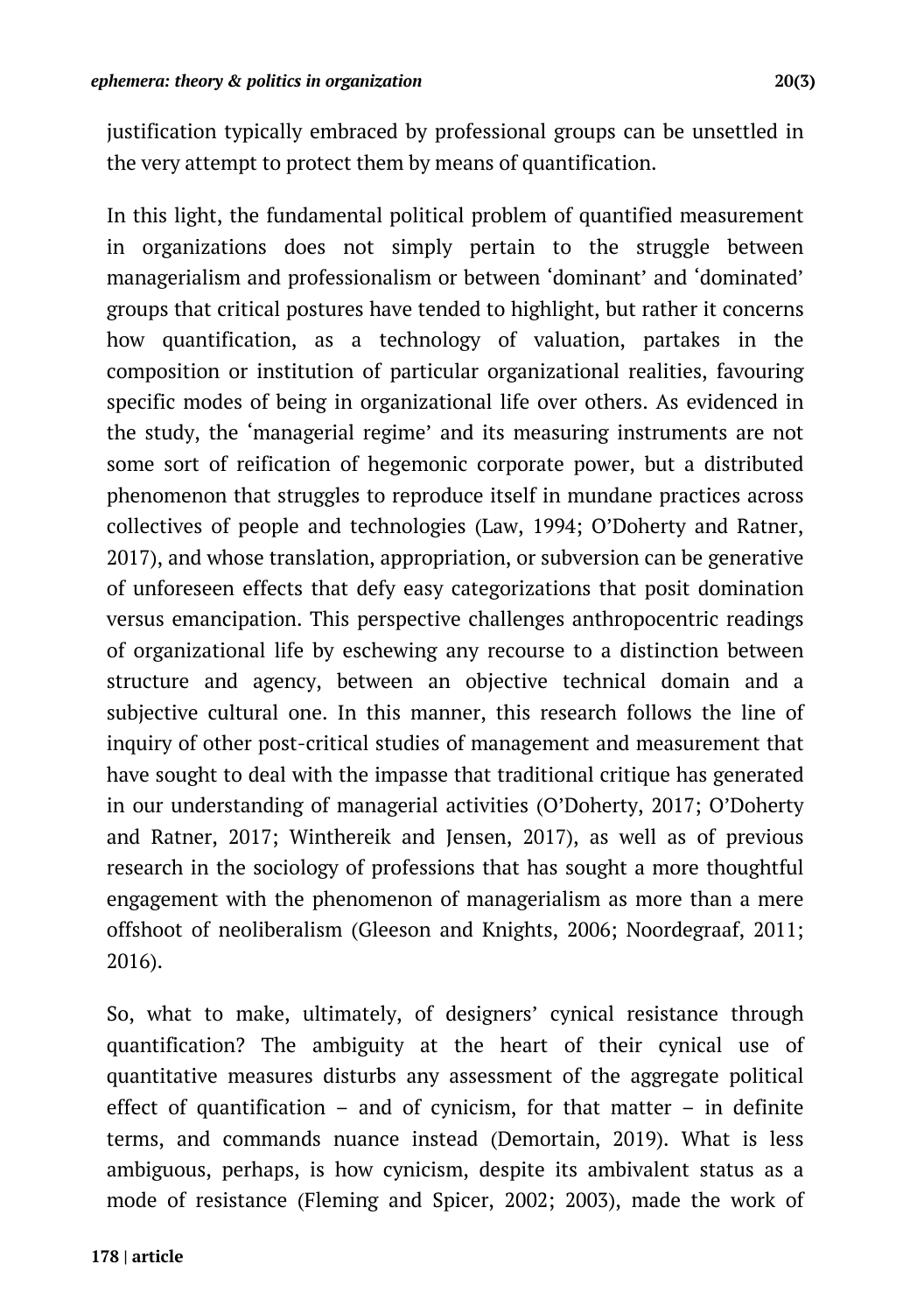quantifying design more tolerable, if no less absurd. As Muniesa (2018: 498) playfully observed, the practices connected to the realm of postmodern knowledge in the sense of Lyotard (1984) seem to be bearable only insofar as they are accompanied by a sense of derision at the entertaining sight of their constitutive contrivances.

## **Concluding remarks**

This article has presented an empirical account of how professional designers mobilized quantitative measures to critique a reality and gain political leverage in a context where numbers were worth more than pictures. It has illustrated how the experimental translation of qualities into quantities afforded comparisons that enabled the effective articulation of justifications and new forms of coordination. Nevertheless, this movement towards emancipation had paradoxical repercussions. Not only was the act of cynical resistance through quantification duplicitous in its motive, but also in its effects for designers: helpful to influence concrete product decisions, but unhelpful to legitimize their aesthetic judgment and expertise. The empirical insights point to the problematic orientation pervading organizational life whereby that which cannot be measured falls outside of the realm of what can be valued – and managed. This is why, as Painter-Morland (2017) argued, organizations struggle to factor in aesthetic considerations, an aspect of design that remains too incalculable (Tonkinwise, 2011). This raises important questions about the implications that the implementation of quantification as a monistic measuring rod has for resources and forms of professional expertise that elude this general standard of value. As Espeland and Stevens (2008: 432) argued in their case for an 'ethics of quantification', measurement 'can narrow our appraisal of value and relevance to what can be measured easily, at the expense of other ways of knowing'. So perhaps an attention to aesthetics in all its ordinariness as the experience of the embodied senses can be helpful in acknowledging the limits of quantitative calculation and enable the rediscovery of modes of being in organizational life that have been obscured by an obsession with the pretence of mastery and control that is often enacted through measurement.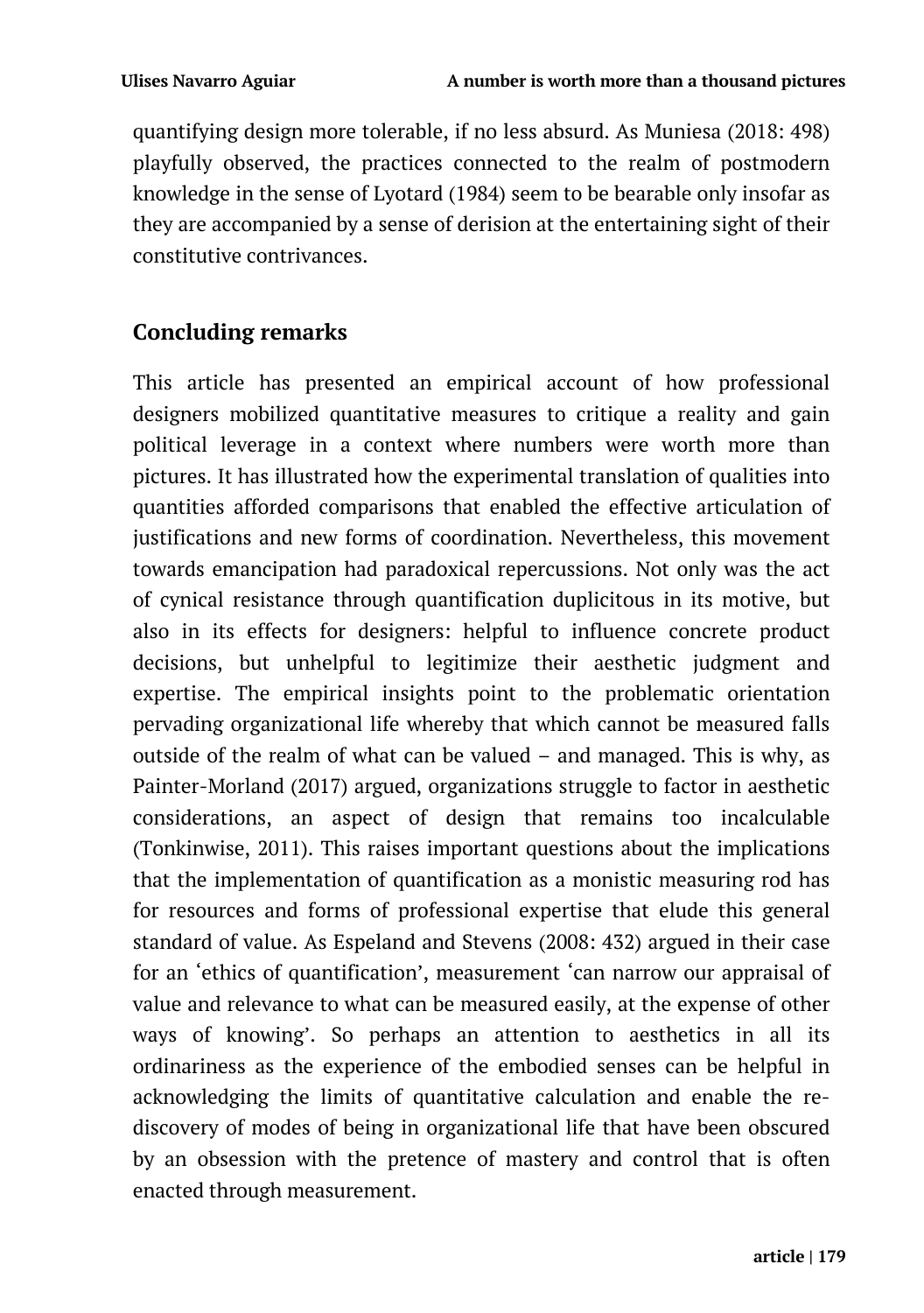#### **references**

- Abbott, A. (1988) *The system of professions: An essay on the division of expert labor*. Chicago: University of Chicago Press.
- Ackroyd, S., I. Kirkpatrick and R.M. Walker (2007) 'Public management reform in the UK and its consequences for professional organization: A comparative analysis', *Public Administration*, 85(1): 9–26.
- Akrich, M. (1992) 'The de-scription of technical objects', in W.E. Bijker and J. Law (eds.) *Shaping technology, building society*. Cambridge, MA: MIT Press.
- Ball, K. (2010) 'Workplace surveillance: An overview', *Labor History*, 51(1): 87–106.
- Ball, S.J. (2003) 'The teacher's soul and the terrors of performativity', *Journal of Education Policy*, 18(2): 215–228.
- Barley, S.R. and G. Kunda (2001) 'Bringing work back in', *Organization Science*, 12(1): 76–95.
- Boltanski, L. and L. Thévenot (2006) *On justification: Economies of worth*, trans. C. Porter. Princeton, NJ: Princeton University Press.
- Bruno, I., E. Didier and J. Prévieux (2014) *Statactivisme: Comment lutter avec des nombres*. Paris: Zones.
- Bruno, I., E. Didier and T. Vitale (2014) 'Statactivism: Forms of action between disclosure and affirmation', *Partecipazione e Conflitto*, 7(2): 198– 220.
- Butler, N. (2015) 'Joking aside: Theorizing laughter in organizations', *Culture and Organization*, 21(1): 42–58.
- Butler, N., C. Hoedemaekers and D. Stoyanova Russell (2015) 'The comic organization', *ephemera*, 15(3): 497–512.
- Callon, M. (1987) 'Society in the making: The study of technology as a tool for sociological analysis', in W.E. Bijker, T.P. Hughes and T. Pinch (eds.) *The social construction of technological systems: New directions in the sociology and history of technology*. Cambridge, MA: MIT Press.

Callon, M. (ed.) (1998) *Laws of the markets*. Oxford: Blackwell.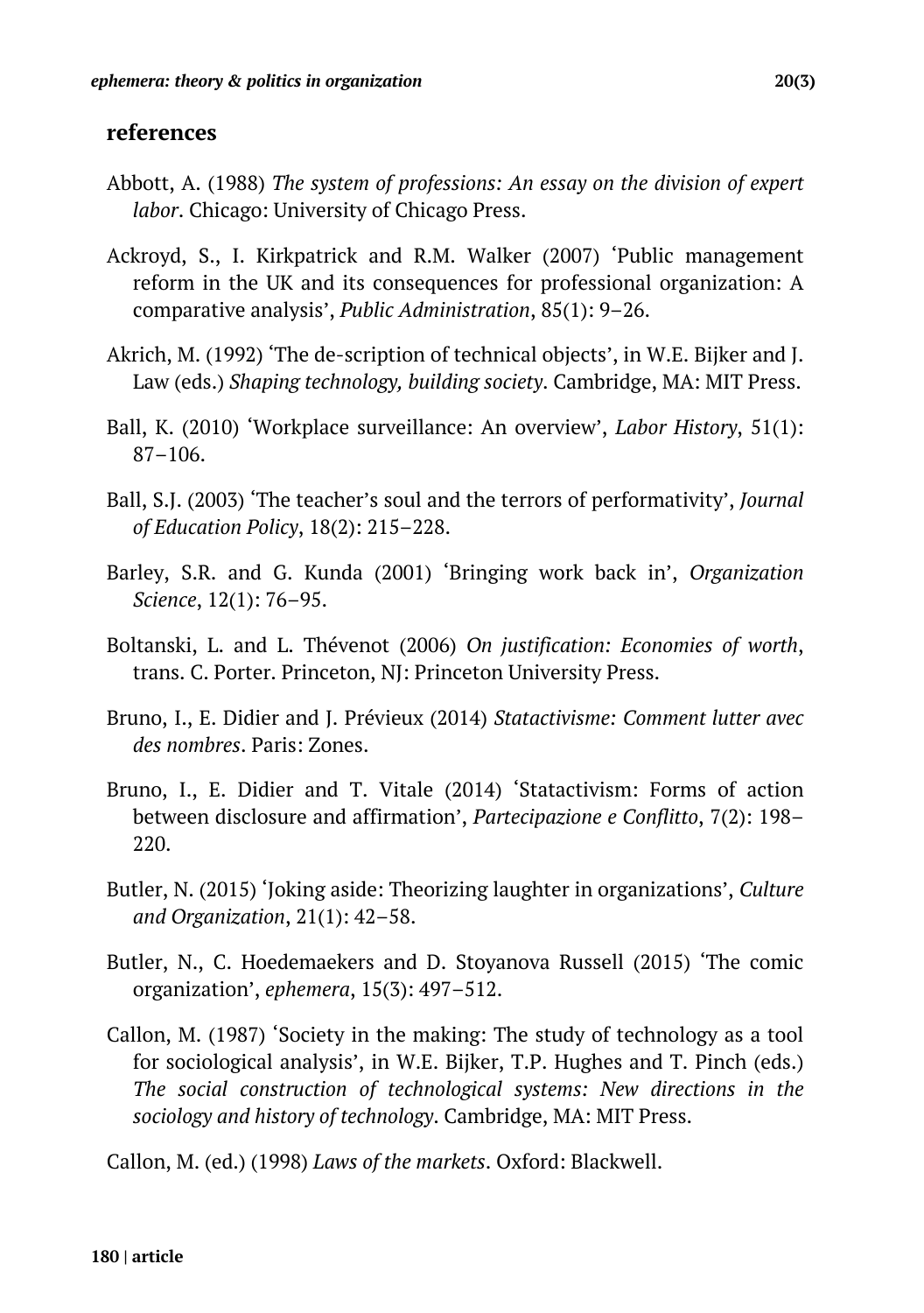- Callon, M., Y. Millo and F. Muniesa (eds.) (2007) *Market devices*. Oxford: Blackwell.
- Champy, F. (2006) 'Professional discourses under the pressure of economic values', *Current Sociology*, 54(4): 649–661.
- Dahler-Larsen, P. (2012) *The evaluation society*, trans. S. Sampson. Stanford, CA: Stanford University Press.
- Demortain, D. (2019) 'The politics of calculation: Towards a sociology of quantification in governance', *Revue d'Anthropologie des Connaissances*, 13(4): 347–369.
- Didier, E. (2018) 'Globalization of quantitative policing: Between management and statactivism', *Annual Review of Sociology*, 44(1): 515– 534.
- Doganova, L. (2019) 'What is the value of ANT research into economic valuation devices?', in A. Blok, I. Farías and C. Roberts (eds.) *The routledge companion to actor-network theory*. London: Routledge.
- Doganova, L., M. Giraudeau, C.-F. Helgesson, H. Kjellberg, F. Lee, A. Mallard, A. Mennicken, F. Muniesa, E. Sjögren and T. Zuiderent-Jerak (2014) 'Valuation studies and the critique of valuation', *Valuation Studies*, 2(2): 87–96.
- du Gay, P. and G. Salaman (1992) 'The cult[ure] of the customer', *Journal of Management Studies*, 29(5): 615–633.
- Dussauge, I., C.-F. Helgesson and F. Lee (2015) 'Valuography: Studying the making of values', in I. Dussauge, C.-F. Helgesson and F. Lee (eds.) *Value practices in the life sciences and medicine*. Oxford: Oxford University Press.
- Espeland, W.N. and M. Sauder (2007) 'Rankings and reactivity: How public measures recreate social worlds', *American Journal of Sociology*, 113(1): 1– 40.
- Espeland, W.N. and M.L. Stevens (2008) 'A sociology of quantification', *European Journal of Sociology*, 49(3): 401–436.
- Espeland, W.N. and M.L. Stevens (1998) 'Commensuration as a social process', *Annual Review of Sociology*, 24(1): 313–343.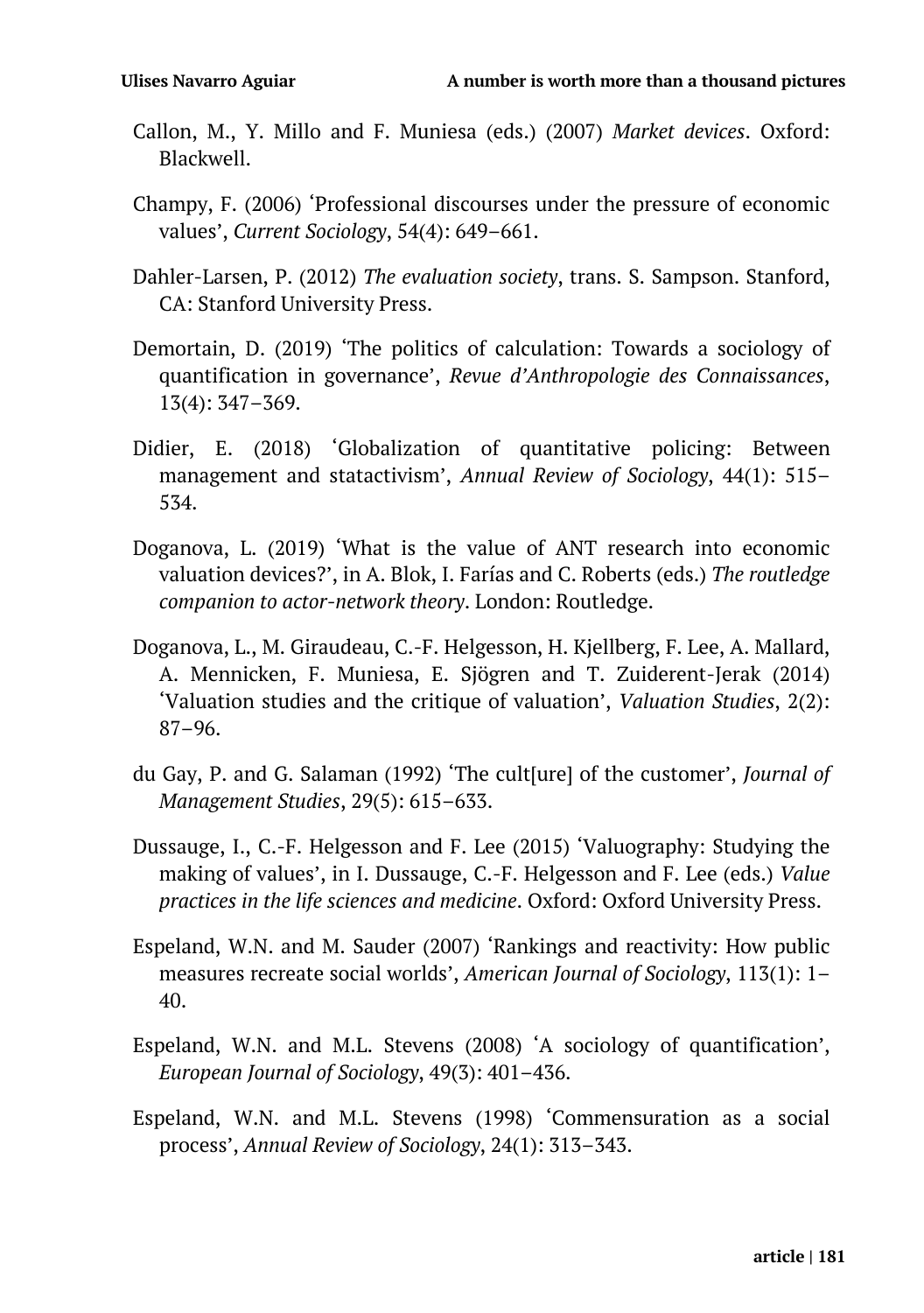- Farrell, C. and J. Morris (2003) 'The "neo-bureaucratic" state: Professionals, managers and professional managers in schools, general practices and social work', *Organization*, 10(1): 129–156.
- Fleming, P. and A. Spicer (2002) 'Workers' playtime? Unravelling the paradox of covert resistance in organizations', in S. Clegg (ed.) *Management and organization paradoxes*. Amsterdam: John Benjamins.
- Fleming, P. and A. Spicer (2003) 'Working at a cynical distance: Implications for power, subjectivity and resistance', *Organization*, 10(1): 157–179.
- Forseth, U., S. Clegg and E. Røyrvik (2019) 'Reactivity and resistance to evaluation devices', *Valuation Studies*, 6(1): 31–61.
- Gleeson, D. and D. Knights (2006) 'Challenging dualism: Public professionalism in "troubled" times', *Sociology*, 40(2): 277–295.
- Guggenheim, M. and J. Potthast (2012) 'Symmetrical twins: On the relationship between actor-network theory and the sociology of critical capacities', *European Journal of Social Theory*, 15(2): 157–178.
- Hauge, A.M. (2018) 'Organizational trials of valuation: Insights from the work of lean in the patient distribution process at a children's hospital', *Journal of Cultural Economy*, 12(1): 54–69.
- Hauge, A.M. (2016) 'The organizational valuation of valuation devices: Putting lean whiteboard management to work in a hospital department', *Valuation Studies*, 4(2): 125–151.
- Helgesson, C.-F. and F. Muniesa (2013) 'For what it's worth: An introduction to valuation studies', *Valuation Studies*, 1(1): 1–10.
- Helgesson, C.-F., M. Krause and F. Muniesa (2017) 'Attempting to bring valuation and politics together: The politics of valuation studies at a series of sessions in Copenhagen', *Valuation Studies*, 5(1): 1–6.
- Jagd, S. (2011) 'Pragmatic sociology and competing orders of worth in organizations', *European Journal of Social Theory*, 14(3): 343–359.
- Karlsen, M. P. and K. Villadsen (2015) 'Laughing for real? Humour, management power and subversion', *ephemera*, 15(3): 513–535.
- Kornberger, M., L. Justesen, A.K. Madsen and J. Mouritsen (eds.) (2015) *Making things valuable*. Oxford: Oxford University Press.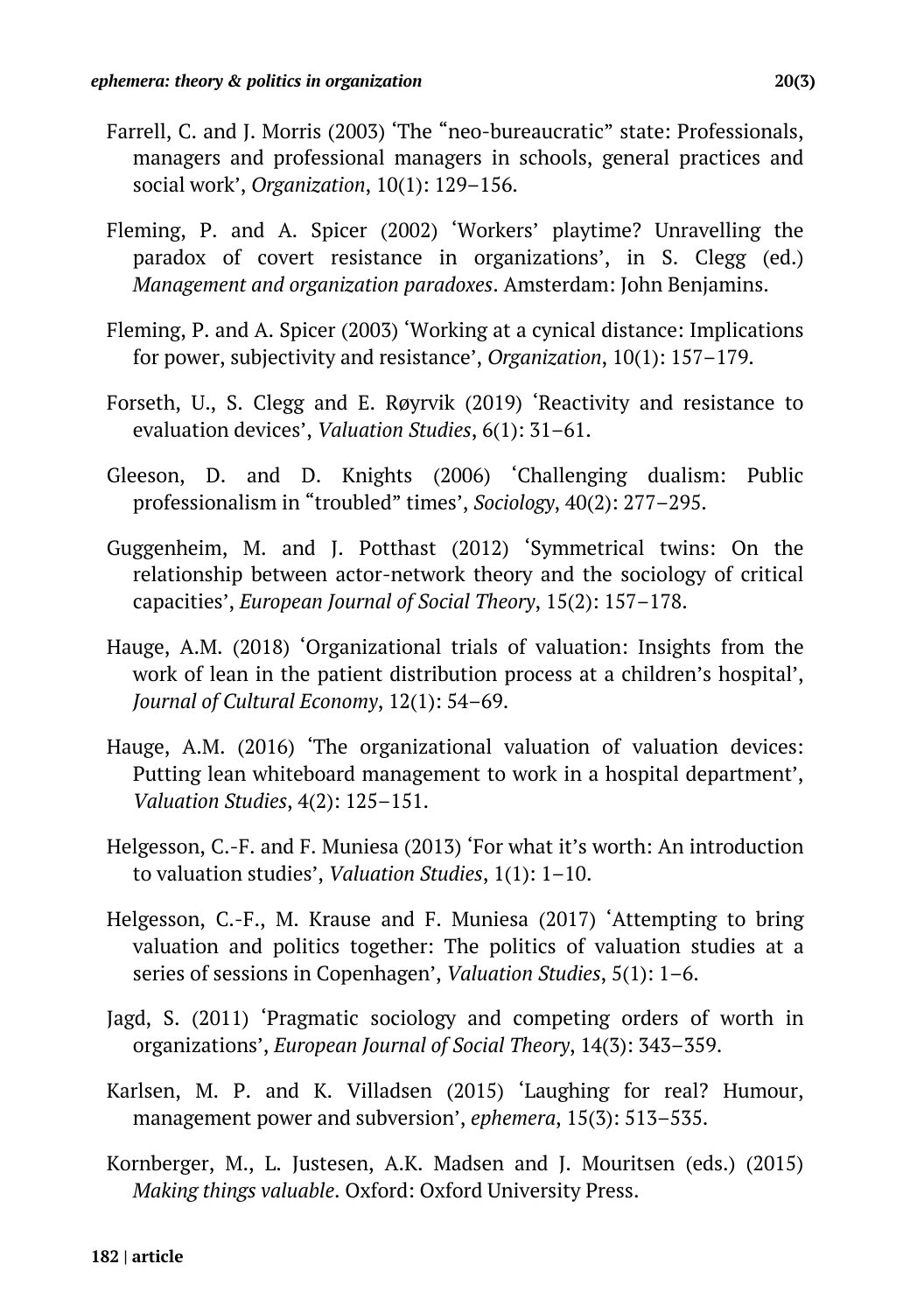- Kunda, G. (1991) *Engineering culture: Control and commitment in a high-tech corporation*. Philadelphia: Temple University Press.
- Kunda, G. (2013) 'Reflections on becoming an ethnographer', Journal of *Organizational Ethnography*, 2(1): 4–22.
- Lamont, M. (2012) 'Toward a comparative sociology of valuation and evaluation', *Annual Review of Sociology*, 38(1): 201–221.
- Larner, W. and R. Le Heron (2005) 'Neo-liberalizing spaces and subjectivities: Reinventing New Zealand universities', *Organization*, 12(6): 843-862.
- Latour, B. (1993) *We have never been modern*, trans. C. Porter. Cambridge, MA: Harvard University Press.
- Latour, B. (2005) *Reassembling the social: An introduction to actor-network theory*. Oxford: Oxford University Press.
- Latour, B. (2004) 'Why has critique run out of steam? From matters of fact to matters of concern', *Critical Inquiry*, 30(2): 225–248.
- Law, J. (1994) *Organizing modernity*. Oxford: Blackwell.
- Leicht, K.T. and M.L. Fennell (1997) 'The changing organizational context of professional work', *Annual Review of Sociology*, 23(1): 215–231.
- Leicht, K.T., T. Walter, I. Sainsaulieu and S. Davies (2009) 'New public management and new professionalism across nations and contexts', *Current Sociology*, 57(4): 581–605.
- Lyotard, J.-F. (1984) *The postmodern condition: A report on knowledge*, trans. G. Bennington and B. Massumi. Minneapolis: University of Minnesota Press.
- Mennicken, A. and W.N. Espeland (2019) 'What's new with numbers? Sociological approaches to the study of quantification', *Annual Review of Sociology*, 45(24): 1–23.
- Mennicken, A. and E. Sjögren (2015) 'Valuation and calculation at the margins', *Valuation Studies*, 3(1): 1–7.
- Muller, J.Z. (2018) *The tyranny of metrics*. Princeton, NJ: Princeton University Press.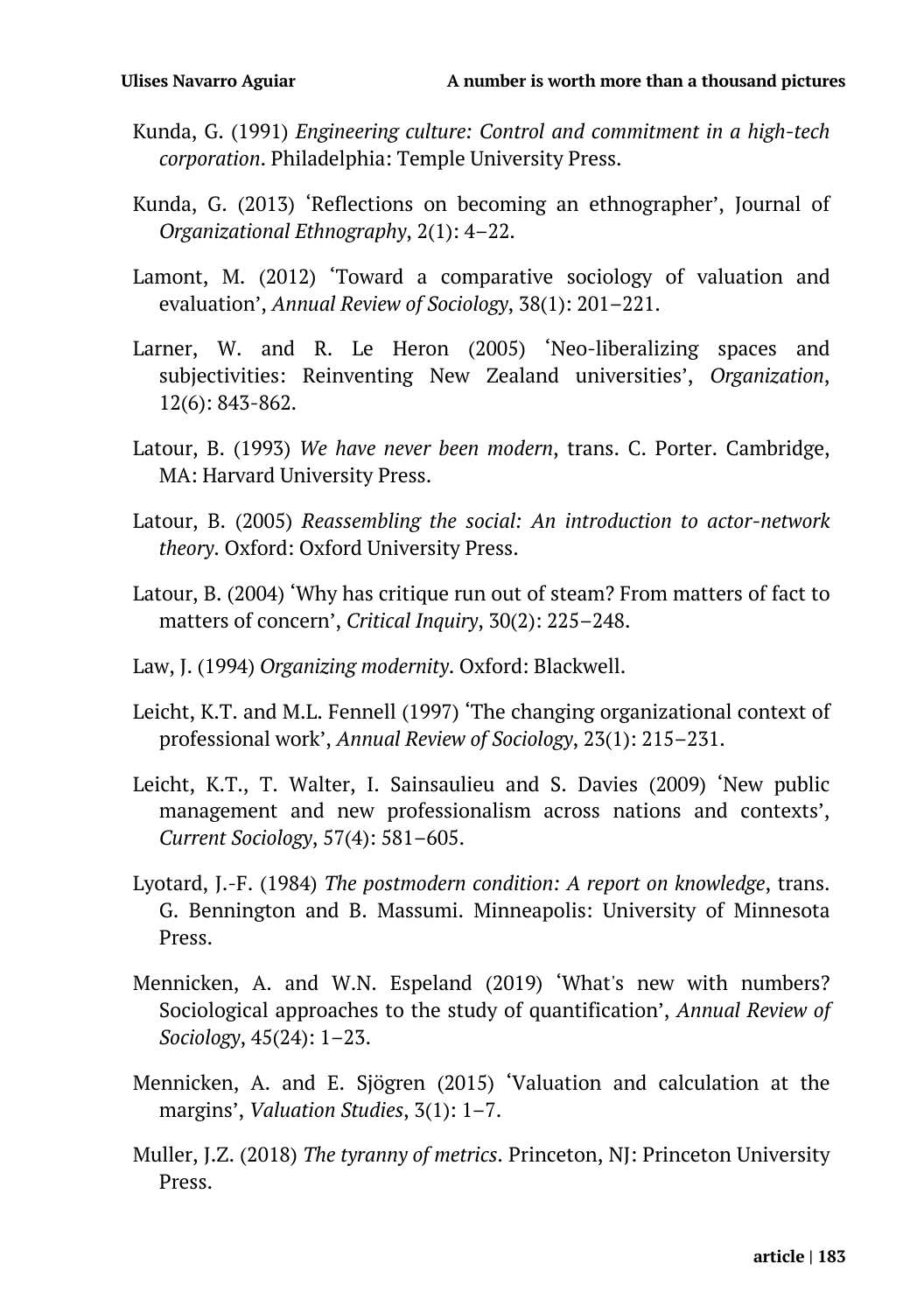- Muniesa, F. (2018) 'Grappling with the performative condition', *Long Range Planning*, 51(3): 495–499.
- Muniesa, F. and D. Linhardt (2011) 'Trials of explicitness in the implementation of public management reform', *Critical Perspectives on Accounting*, 22(6): 550–566.
- Muniesa, F., Y. Millo and M. Callon (2007) 'An introduction to market devices', in M. Callon, Y. Millo and F. Muniesa (eds.) *Market devices*. Oxford: Blackwell
- Noordegraaf, M. (2016) 'Reconfiguring professional work', A*dministration & Society*, 48(7): 783–810.
- Noordegraaf, M. (2011) 'Risky business: How professionals and professional fields (must) deal with organizational issues', *Organization Studies*, 32(10): 1349–1371.
- O'Doherty, D. and H. Ratner (2017) 'The break-up of management: Critique inside-out', *Journal of Cultural Economy*, 10(3): 231–236.
- O'Doherty, D. (2017) *Reconstructing organization: The loungification of society*. London: Palgrave Macmillan.
- Painter-Morland, M. (2017) 'The problem with the idea that "only what can be measured can be managed": Bataillean intuitions', *Rue Descartes*, 91(1): 150–11.
- Porter, T.M. (1995) *Trust in numbers: The pursuit of objectivity in science and public life*. Princeton, NJ: Princeton University Press.
- Power, M. (1997) *The audit society: Rituals of verification*. Oxford: Oxford University Press.
- Sauder, M. and W.N. Espeland (2009) 'The discipline of rankings: Tight coupling and organizational change', *American Sociological Review*, 74(1): 63–82.
- Shore, C. and S. Wright (2015) 'Governing by numbers: Audit culture, rankings and the new world order', *Social Anthropology*, 23(1): 22–28.
- Stark, D. (2009) *The sense of dissonance: Accounts of worth in economic life*. Princeton, NJ: Princeton University Press.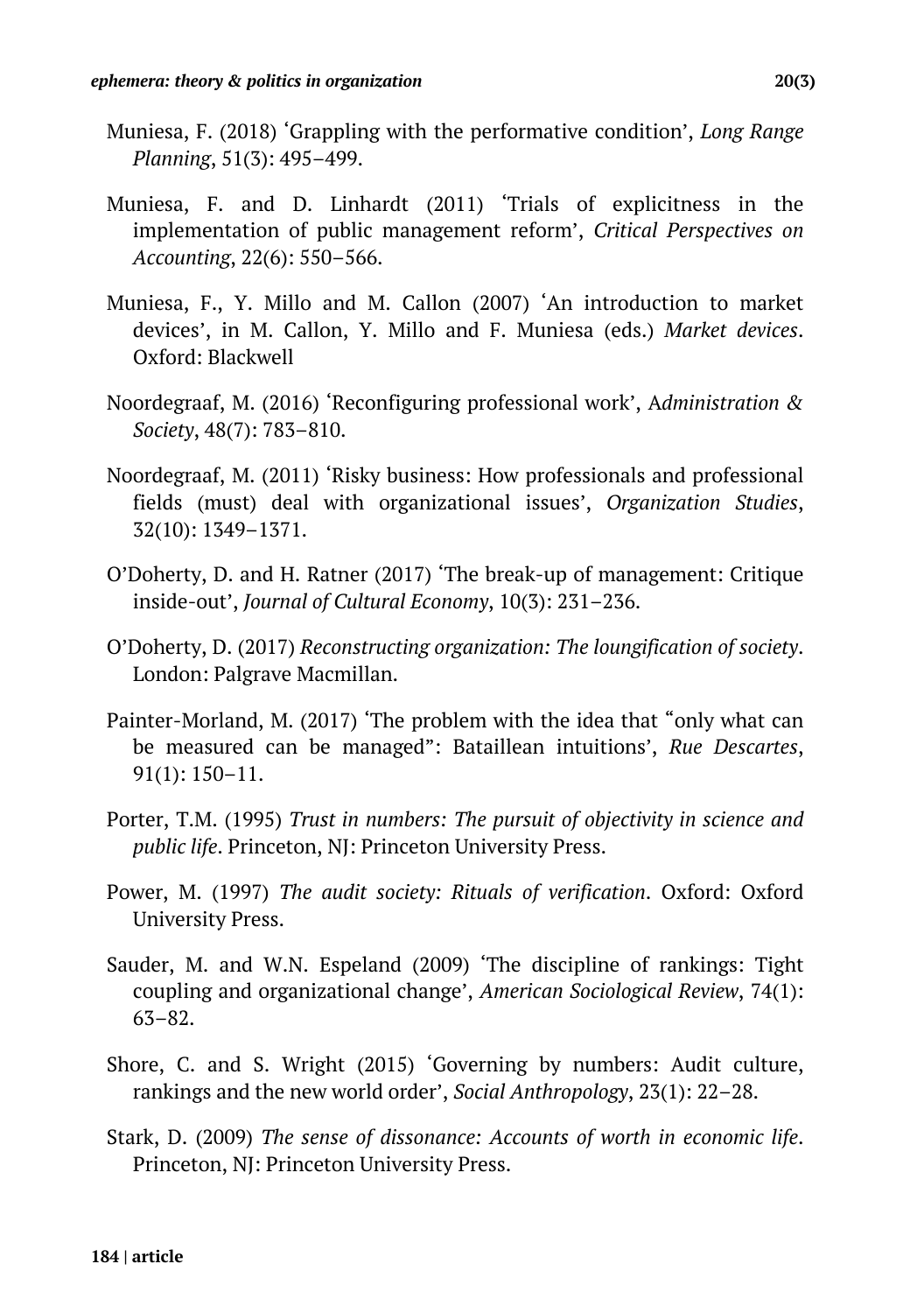- Stoney, C. (2001) 'Strategic management or strategic Taylorism?', *International Journal of Public Sector Management*, 14(1): 27–42.
- Strathern, M. (2000) 'The tyranny of transparency', *British Educational Research Journal*, 26(3): 309–321.
- Styhre, A. (2013) *Professionals making judgments: The professional skill of valuing and assessing*. London: Palgrave Macmillan.
- Tolsby, J. (2000) 'Taylorism given a helping hand: How an IT system changed employees' flexibility and personal involvement in their work', *Journal of Organizational Change Management*, 13(5): 482–492.
- Tonkinwise, C. (2011) 'A taste for practices: Unrepressing style in design thinking', *Design Studies*, 32(6): 533–545.
- Townley, B., D. Cooper and L. Oakes (2003) 'Performance measures and the rationalization of organizations', *Organization Studies*, 24(7): 1045–1071.
- Whittle, A. and F. Mueller (2010) 'Strategy, enrolment and accounting: The politics of strategic ideas', *Accounting, Auditing & Accountability Journal*, 23(5): 626–646.
- Winthereik, B.R. and C.B. Jensen (2017) 'Learning from experiments in optimization: Post-critical perspectives on monitoring and evaluation', *Journal of Cultural Economy*, 10(3): 251–264.
- Zuiderent-Jerak, T. and S. van Egmond (2015) 'Ineffable cultures or material devices: What valuation studies can learn from the disappearance of ensured solidarity in a health care market', *Valuation Studies*, 3(1): 45–73.

#### **acknowledgement**

I would like to thank Barbara Czarniawska, Fabian Muniesa, Elena Raviola, and Sabina Siebert for their valuable comments on earlier versions of this paper. My colleagues at the Gothenburg Research Institute also provided useful suggestions during a seminar in autumn 2018. Many thanks also to the anonymous reviewers for their constructive feedback and to the editors of this special issue for their guidance. I am grateful to Jens Rennstam for suggesting the wordplay in the title. This research received financial support from Torsten Söderbergs Stiftelse.